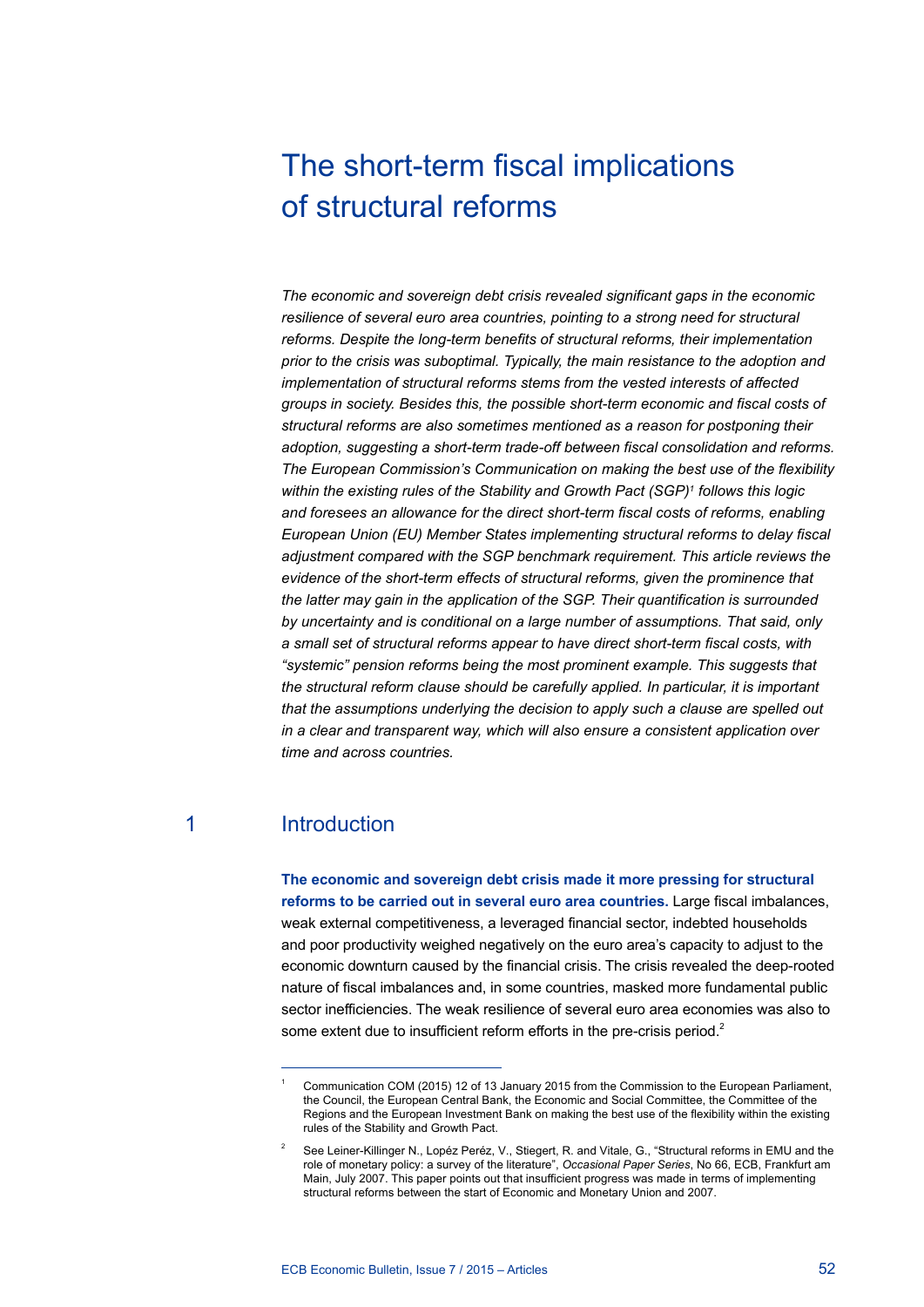### **Both economic and political factors are often cited as holding back the**

**adoption and implementation of structural reforms.** Typically, the main resistance to the implementation of structural reforms stems from the vested interests of affected groups in society. The possible transitional (economic and fiscal) costs of structural reforms are also sometimes seen as factors that generate political resistance to reforms. This is compounded by the fact that governments have temporal horizons that are usually too short to capitalise politically on the long-run benefits of reforms and might not therefore be willing to tolerate the possible short-run costs of reforms.

**The European Commission's Communication on making the best use of the flexibility within the existing rules of the SGP gave more prominence to the possible short-term fiscal costs of structural reforms.** The SGP's structural reform clause was first introduced in 2005, although in its first ten years it was invoked only for "systemic" pension reforms by some Member States. In order to spur the adoption and implementation of structural reforms, the Communication gave more prominence to the clause that allows Member States implementing structural reforms to delay fiscal adjustment compared with the benchmark prescribed by the SGP, thus compensating for the potential short-term economic and fiscal costs of reforms.

## **Since only a small set of structural reforms might have short-term fiscal costs, flexibility under the SGP should be used carefully to avoid the risk of it being misused.** This article reviews the channels through which structural reforms affect the economy and public finances, and discusses the main issues related to the assessment of their effects. Structural reforms encompass policy actions that increase the efficiency and competitiveness of the economy, with beneficial effects for long-term fiscal sustainability. Labour and product market reforms, as well as systemic pension reforms that benefit long-term fiscal sustainability, are typical examples of structural reforms. Structural reforms in the fiscal domain generally produce both short-term and long-terms gains, whereas short-term fiscal costs are limited to a few examples (see Box 1). This article finds that, with the notable exception of systemic pension reforms, no significant short-term fiscal costs are generally associated with structural reforms. When such costs exist, their quantification is often uncertain and largely a matter of judgement. This is in line with earlier studies which found that, although some reforms may have short-term budgetary costs, these appear to be rather low and the evidence is not always statistically significant.<sup>3</sup> This suggests that the structural reform clause of the SGP should be carefully applied. In particular, it is important that the assumptions underlying the decision to apply such a clause are spelled out in a clear and transparent way, which will also ensure a consistent application over time and across countries. In general, however, the focus of the policy debate should be on better ways to incentivise the adoption and implementation of structural reforms. Section 2 summarises the structural reform provisions under the SGP, including the recent Communication from the European Commission. Section 3 provides a qualitative description of the main channels via which such reforms may affect public finances in the short term either directly or indirectly via their impact on the

See Deroose, S. and Turrini, A., "The Short-Term Budgetary Implications of Structural Reforms: Evidence from a Panel of EU Countries" *CEPR Discussion Paper*, No 5217, 2005.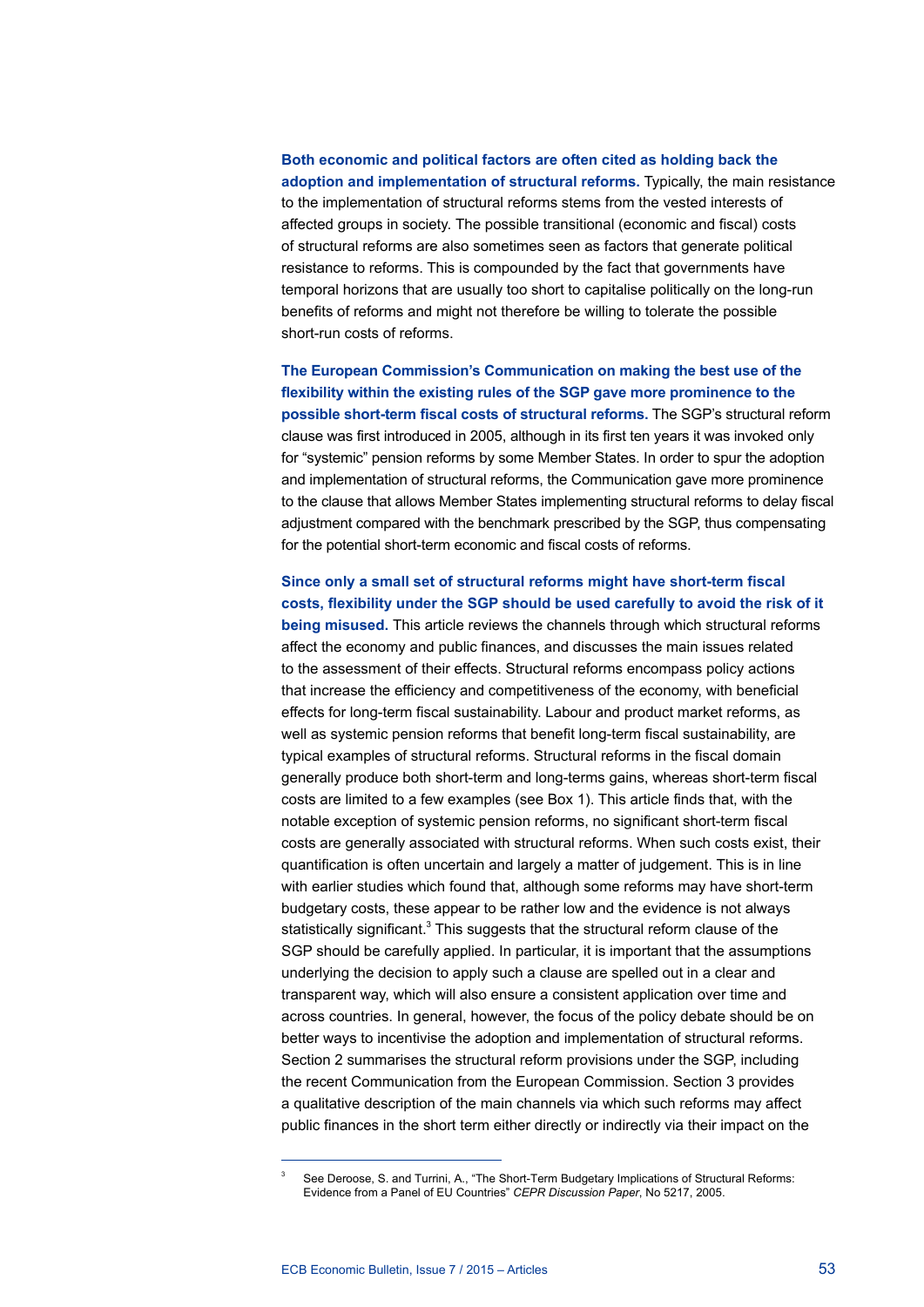macroeconomic aggregates. Section 4 discusses the difficulties of quantifying precisely and reliably such effects for use in the context of the EU fiscal surveillance framework. Section 5 concludes.

## 2 Structural reforms under the Stability and Growth Pact

**The 2005 reform of the SGP aimed to enhance its growth-oriented nature and to better account for country-specific economic circumstances.**4 The structural reform clause introduced under the preventive arm of the SGP in 2005 gives special consideration to the implementation of structural reforms in the application of the framework. In particular, Member States may temporarily deviate from their medium-term budgetary objective (MTO) or the adjustment path towards it when implementing "major structural reforms with direct long-term positive budgetary effects, including by raising potential sustainable growth, and therefore a verifiable impact on the long-term sustainability of public finances" (Article 5 of Regulation  $(EC)$  No 1466/97).<sup>5</sup> The aim is to avoid the implementation of structural reforms with significant short-term fiscal costs, but sizable long-term benefits for fiscal sustainability being held back by the risk of violating the framework. With the exception of so-called systemic pension reforms (see below), no direct connection is established in the Regulation between the scale of the short-term costs of reforms and the allowed deviation from the MTO.

**Systemic pension reforms have received particular attention in the provisions laid down in the SGP governing structural reforms.** Systemic pension reforms introduce a multi-pillar system including a fully-funded private pillar. These reforms have a direct and immediate negative impact on the general government deficit, as part of the social security contributions to the public pension pillar are diverted to a fully-funded private pension fund that is classified outside the general government sector. Over time positive budgetary effects materialise, since part of pensions and other social benefits will, following the reform, be paid by the fully-funded pension scheme with a corresponding reduction in pension-related government spending. The allowed deviation from the MTO shall only reflect the direct net cost of the reform, but should remain temporary, and an appropriate safety margin with respect to the 3% of GDP deficit reference value is to be preserved. The 2005 reform also introduced changes to the corrective arm of the SGP as it provided that due consideration shall be given to the implementation of systemic pension reforms when assessing compliance with the deficit and debt criterion and in subsequent steps of the excessive deficit procedure (EDP) (Article 2 of Regulation (EC) No 1467/97).<sup>6</sup> Specifically, when launching and abrogating EDPs based on the deficit criterion, the related assessment of deficit figures shall consider the net costs of systemic pension reforms, which need to be verified by Eurostat. This implies an

See, for example, Morris R., Ongena, H. and Schuknecht, L., "The reform and implementation of the Stability and Growth Pact", *Occasional Paper Series*, No 47, ECB, Frankfurt am Main, June 2006.

<sup>5</sup> Council Regulation (EC) No 1466/97 of 7 July 1997 on the strengthening of the surveillance of budgetary positions and the surveillance and coordination of economic policies.

<sup>6</sup> Council Regulation (EC) No 1467/97 of 7 July 1997 on speeding up and clarifying the implementation of the excessive deficit procedure.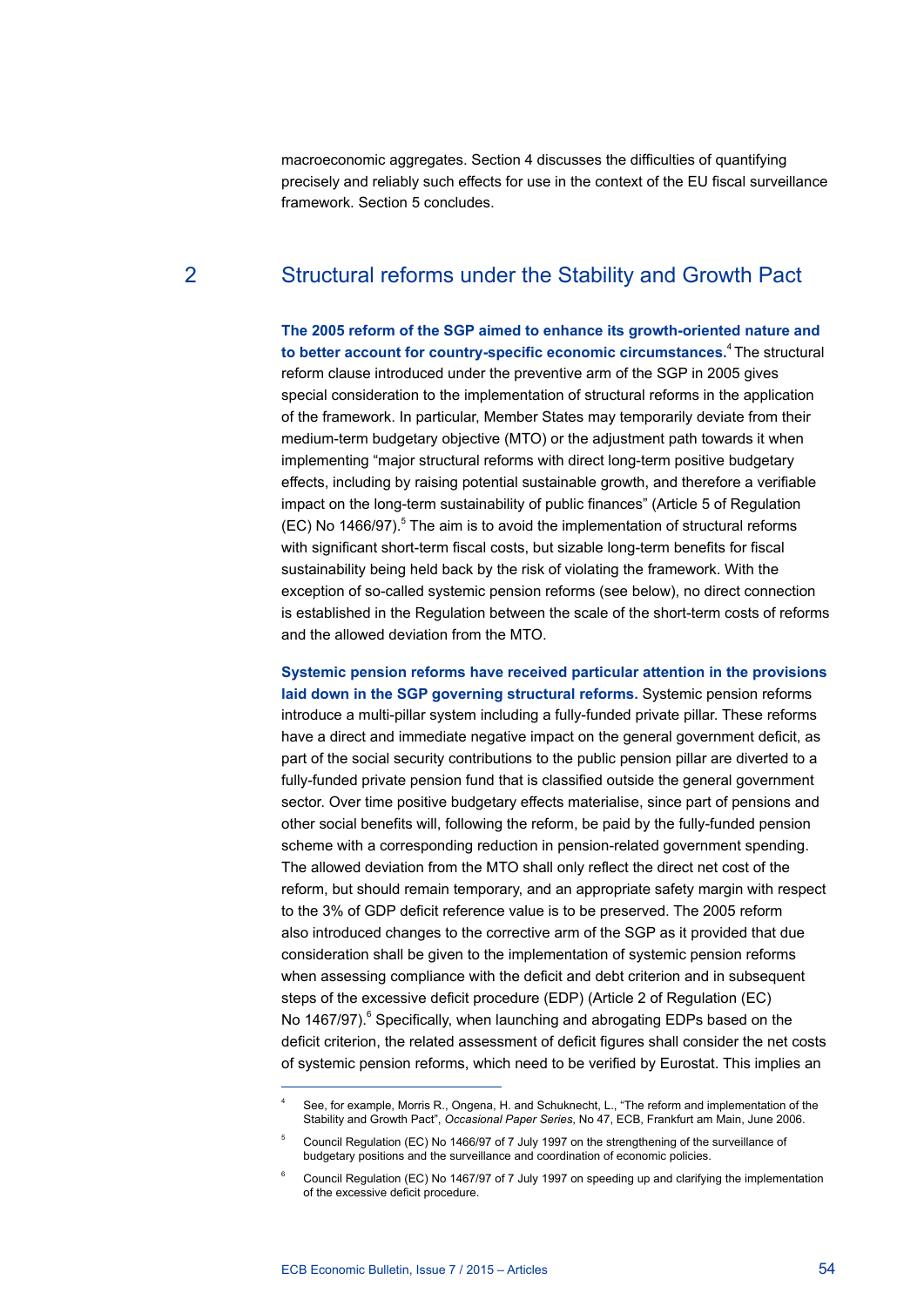allowance to deviate from the deficit reference value as long as the excess is fully explained by the reform costs and the deficit remains close to the reference value.<sup>7</sup>

**The structural reform clause was applied in only a few cases and with reference solely to systemic pension reforms.** Under the corrective arm, the EDP for Lithuania was abrogated in 2013 taking into account the net cost of the 2012 systemic pension reform, which explained why in 2012 the general government deficit exceeded by 0.2% of GDP the reference value of 3% of GDP set in the Treaty on the Functioning of the European Union (TFEU). Likewise, the EDP for Poland was abrogated in early 2015, based on validated data for 2014, one year ahead of the deadline set in the 2013 Council Recommendation<sup>8</sup>, because the remaining excess in the general government deficit over the reference value set in the TFEU was explained by the net cost of a previous pension reform. Under the preventive arm, Latvia benefited from the pension reform clause in 2013 and was granted a three-year allowance to deviate from the MTO.

#### **In January 2015 the scope of the structural reform clause was broadened by the European Commission's Communication on making the best use of the flexibility within the existing rules of the SGP.** To further promote Member

States' reform efforts within the existing framework, countries under the preventive arm are granted a temporary deviation from the MTO or the adjustment path towards it of up to 0.5% of GDP – irrespective of the actual cost of the reform – in case of implementation of a wider range of major structural reforms or reform packages, provided that a safety margin with respect to the deficit reference value is preserved. The European Commission's Communication also confirms that the implementation of structural reforms will be considered a relevant factor under the EDP. In the absence of a sound methodological framework to estimate the budgetary effects of structural reforms, the European Commission assesses eligibility for the structural reform clause on the basis of a dedicated reform plan – submitted by the Member State in spring in the context of the annual update of the Stability and Convergence Programmes. The programme needs to include detailed and verifiable information, as well as a credible timeline for adoption and delivery of the envisaged reform(s). However, contrary to the Code of Conduct of the SGP<sup>9</sup>, the Commission's Communication provides that "ex-ante" reform plans (as opposed to implemented reforms) can also be taken into account when granting the temporary deviation from the MTO or the adjustment towards it. $10$ 

## **A number of countries are benefitting from the increased flexibility under the**

**SGP.** In March 2015 the commitment to implement structural reforms was considered

The modalities of taking into account the net cost of systemic pension reforms in the context of the EDP were revised in 2011. While the 2005 reform of the SGP envisaged a gradual diminishing of the allowance over a five-year time frame, the 2011 reform of the SGP removed this time constraint, but introduced the condition of a government debt ratio below 60% of GDP.

See also the Recommendation for a Council Recommendation with a view to bringing an end to the situation of an excessive government deficit in Poland COM(2013) 393 final, which sets the deadline for correcting the EDP at 2015.

Specifications on the implementation of the Stability and Growth Pact and Guidelines on the format and content of Stability and Convergence Programmes, European Commission, available at [http://ec.europa.eu/economy\\_finance/economic\\_governance/sgp/pdf/coc/code\\_of\\_conduct\\_en.pdf](http://ec.europa.eu/economy_finance/economic_governance/sgp/pdf/coc/code_of_conduct_en.pdf)

<sup>10</sup> See the box entitled "Flexibility under the Stability and Growth Pact", *Economic Bulletin*, Issue 1, ECB, Frankfurt am Main, February 2015.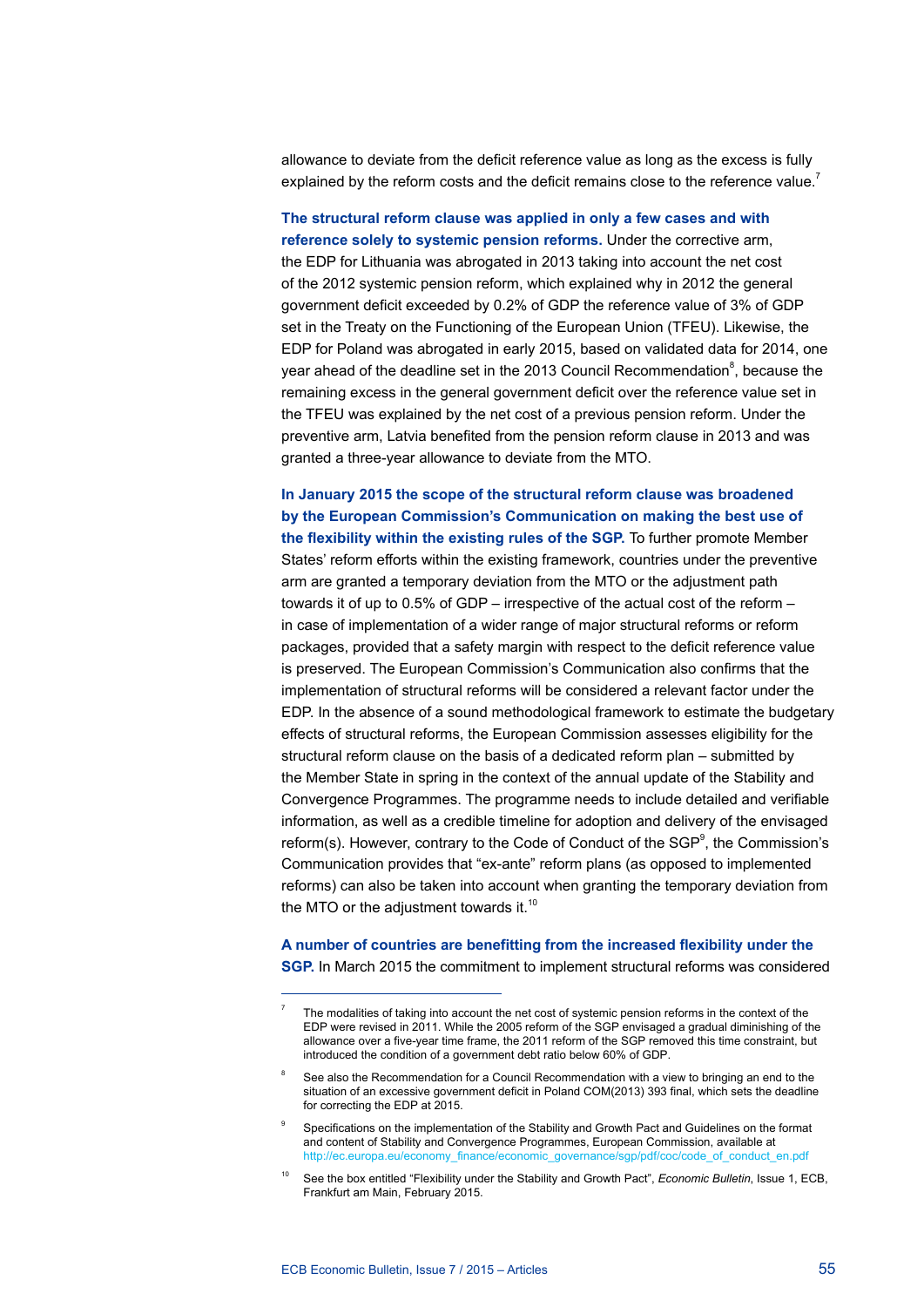a relevant factor in granting France a two-year extension of its EDP deadline, rather than the one-year extension foreseen as a rule.<sup>11</sup> At the same time, in deciding whether to open an excessive deficit procedure on account of the debt criterion for Italy and Belgium, pursuant to Article 126(3) of the Treaty on the Functioning of the European Union, the European Commission took into account in its reports that implementation of structural reforms was one of the relevant factors justifying the decision not to open an EDP. In addition, under the preventive arm, Italy was granted a generic allowance of 0.4% of GDP to deviate from the MTO adjustment path in 2016, on account of the structural reform plan presented by the Italian authorities which included a quantitative assessment of the short-term fiscal costs of structural reforms amounting to 0.2% of GDP.<sup>12</sup>

**This flexibility must be used carefully in order to preserve fiscal sustainability and the credible application of the SGP provisions.** The possibility to apply the flexibility provisions also to ex-ante reform plans (as opposed to effectively implemented reforms) risks being counterproductive. Ensuring that ex-ante plans are effectively implemented requires continuous monitoring of reform implementation (see also Section 4) and timely follow-up in case of lack of progress.<sup>13</sup> otherwise countries may have an incentive to delay or even backtrack on their plans once the fiscal flexibility has been granted. The possibility to postpone the adjustment towards the MTO, without any compensation for the initial deviation, would further delay achievement of the MTO and contribute to making it a "moving target" instead of an anchor for budgetary planning.<sup>14</sup> Finally, and this is the main focus of this article, a proper application of the structural reform provisions requires a clear and transparent assessment of the short-term fiscal costs of structural reforms. This is important, since its application has recently been broadened to a wide set of reforms. So far, no common shared methodology has been developed and a qualitative approach to assessing the impact of structural reforms has been used.

## 3 The effects of structural reforms – a review of the main channels

#### **Structural reforms have positive long-term effects on output growth,**

**employment and the sustainability of public finances.** These beneficial effects are well documented in the literature and provide the foundation for the specific recommendations regularly addressed by the European Commission and the Organisation for Economic Co-operation and Development (OECD) to their member countries. For example, reforms that liberalise product markets and improve the

<sup>&</sup>lt;sup>11</sup> The European Commission had already referred to the need to implement structural reforms as early as 2013, notably in the context of the Macroeconomic Imbalances Procedure, when extending the EDP deadlines by two years for France, Slovenia and Spain.

<sup>&</sup>lt;sup>12</sup> See the Italian 2015 Stability Programme update (http://ec.europa.eu/europe2020/pdf/csr2015/sp2015\_ italy\_it.pdf)

<sup>&</sup>lt;sup>13</sup> The European Commission Communication (op. cit. footnote 1) clarifies that, "In case a Member State fails to implement the agreed reforms, the temporary deviation from the MTO, or from the adjustment path towards it, will no longer be considered as warranted".

<sup>&</sup>lt;sup>14</sup> See the box entitled "The effectiveness of the medium-term budgetary objective as an anchor of fiscal policies", *Economic Bulletin*, Issue 4, ECB, Frankfurt am Main, June 2015.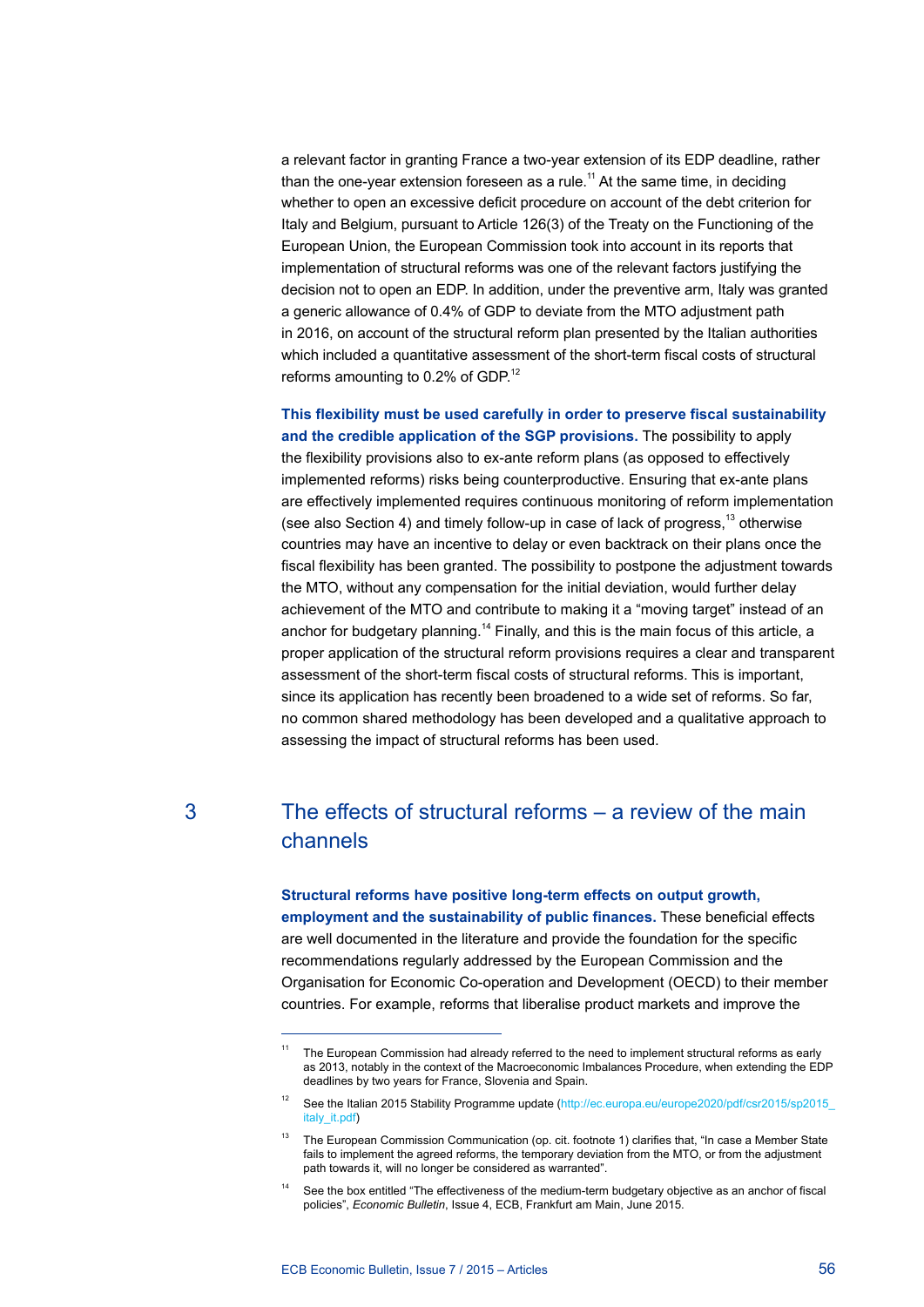business environment stimulate employment and investment, and ultimately benefit total factor productivity, while indirectly benefiting long-term fiscal sustainability. Increasing labour market flexibility reduces structural unemployment by inter alia enhancing labour mobility within and across countries.<sup>15</sup> Systemic pension reforms which diversify the source of pension income and reduce the burden on public finances are beneficial for long-term fiscal sustainability in ageing societies.

**The short-term fiscal implications of structural reforms have been less**  extensively explored,<sup>16</sup> but have become relevant in the application of the **SGP structural reform provisions.** Structural reforms can affect the economy via multiple channels. As concerns public finances, the effects of structural reforms can be either direct (for example, higher spending associated with active labour market policies) or indirect via induced changes in the underlying macroeconomic conditions (for example, revenue shortfalls reflecting temporary contractions in nominal wages). This section provides a qualitative review of the main channels through which the structural reforms considered in this article affect public finances and the economy in the short run. For each subsection, a table summarises the main reform actions and their short-term budgetary implications, both direct and indirect. The assessment is purely qualitative and is based on the assumption that, where there is a change in one instrument, all others are held unchanged.

#### 3.1 Product and labour market reforms

#### **Different labour market reforms may vary in terms of their short-term direct budgetary effects, although in many cases the net effects are hard to pin**

**down.** Labour market reforms are largely motivated by the need to stimulate employment, increase private consumption and growth, thus resulting in higher government revenues and lower unemployment related spending. Some measures, such as higher spending on active labour market policies or on reforms that may temporarily lead to higher unemployment, may cause a short-run deterioration in the budget balance. These costs are compensated for by the positive effect of active labour market policies on employment and labour productivity, which also benefit government revenues in the medium to longer term.

#### **Reforms of the wage-setting mechanisms have unclear short-term effects**

**on the budget balance.** Reforms that decentralise the wage bargaining system or decrease minimum wages usually have wage moderating effects, which might reduce labour tax revenues. At the same time, reductions in minimum wages also affect public sector employees, as they imply lower spending for the government as an employer, so that the net effect of this type of measure on the budget balance is unclear a priori. Similar effects can be expected from loosening employment protection legislation. Moreover, softening employment protection might temporarily

<sup>15</sup> For an in-depth analysis of the channels via which labour and product market reforms affect the economy, see the article "Progress with structural reforms across the euro area and their possible impacts", *Economic Bulletin*, Issue 2, ECB, Frankfurt am Main, March 2015.

<sup>16</sup> See also Caldera Sanchez, A., de Serres, A. and Yashiro, N., "Reforming in a Difficult Macro Context: What Should be the Priority?", *OECD Economics Department Working Papers*, 2015, forthcoming.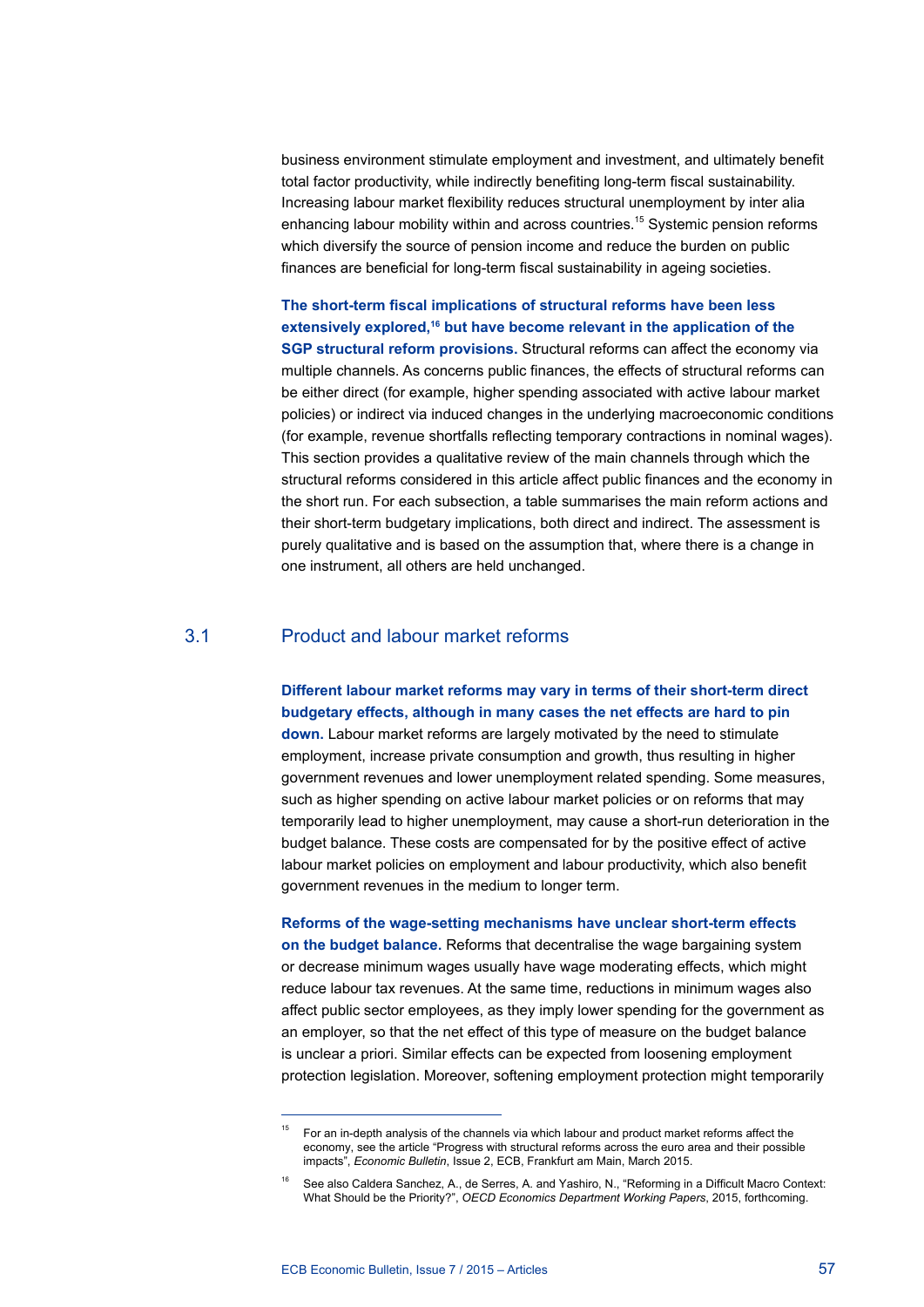increase unemployment as a result of easier firing conditions during downturns, and therefore lower purchasing power of households. Nonetheless, looser employment protection legislation and more decentralised wage bargaining arrangements may support labour market adjustment and the creation of new vacancies.

#### **The reform of unemployment benefits has positive short-term direct effects on public finances, whereas indirect effects depend on the evolution of**

**employment.** For example, measures that reduce the generosity of benefits have positive effects, as they reduce unemployment-related government spending. In addition, by reducing the workers' reservation wage, lower unemployment benefits may increase the propensity of the unemployed to find new jobs. Similarly, measures that reduce the coverage of unemployment benefits lead to a decrease in public spending. If the search and matching process is efficient, job vacancies will be filled faster, thus stimulating employment, consumption and government net revenues. In this connection, Box 2 assesses the German labour market reforms and their effects.

**Product market reforms increase investment and, in some cases, have positive impacts on the budget balance.** Reforms that increase access to finance enable an efficient allocation of resources, while safeguarding financial stability. As such, they do not necessarily have direct budgetary implications in the short term, but should increase growth and budget revenues in the longer run. Reforms that enhance firms' efficiency and productivity (such as reforms improving the business

#### **Table 1**

#### Short-term budgetary effects of labour and product market reforms

|                                                                                                            | Direct effect on |                   |                   | Indirect effect on public finances via impact on: |  |
|------------------------------------------------------------------------------------------------------------|------------------|-------------------|-------------------|---------------------------------------------------|--|
| Main types of reform action                                                                                | public finances  | <b>Employment</b> | <b>Investment</b> | <b>Consumption</b>                                |  |
| <b>LABOUR MARKET REFORM</b>                                                                                |                  |                   |                   |                                                   |  |
| Decentralise the collective wage bargaining arrangement and decrease<br>in minimum wages                   |                  | າ                 |                   | ົ                                                 |  |
| Decrease employment protection legislation                                                                 |                  | າ                 |                   | ◠                                                 |  |
| Reform unemployment benefits (e.g. reduce generosity, reduce benefit<br>coverage, stronger conditionality) |                  | າ                 |                   | C                                                 |  |
| Increase spending on active labour market policies                                                         |                  |                   |                   |                                                   |  |
| <b>PRODUCT MARKET REFORM</b>                                                                               |                  |                   |                   |                                                   |  |
| Introduce reforms that enhance efficiency and productivity<br>(including R&D)                              |                  |                   | $\ddot{}$         |                                                   |  |
| Reduce regulatory barriers to competition                                                                  |                  | っ                 |                   | っ                                                 |  |
| Decrease the administrative burden (public sector)                                                         |                  |                   | $\ddot{}$         |                                                   |  |
| Increase access to finance                                                                                 |                  |                   |                   |                                                   |  |

Notes: Table 1 shows the direct and/or indirect short-term effects of structural reforms on the budget balance drawing on the findings of the literature. Indirect budgetary effects work via the impact of reforms on the main macroeconomic aggregates. The "+" points to a positive short-term effect on the budget balance that is either direct (second column) or indirect (last three columns). The "-" sign points to negative effects. Whenever the sign or significance of such effects is uncertain, the symbol "?" is used. Blank cells indicate that the reform is not expected to produce any short-term impact on that variable.

> environment) and that reduce regulatory barriers to competition usually have no direct budgetary effects. While lowering regulatory barriers to competition stimulates the reallocation of resources and might force some less productive firms to close down their businesses, leading to lower employment, it will spur the creation of new and more competitive firms. In the medium to long run, all these measures stimulate investment and increase total factor productivity and growth, thereby increasing government revenues. Reforms that reduce red tape are immediately beneficial to private sector activity and may consequently have positive budgetary effects.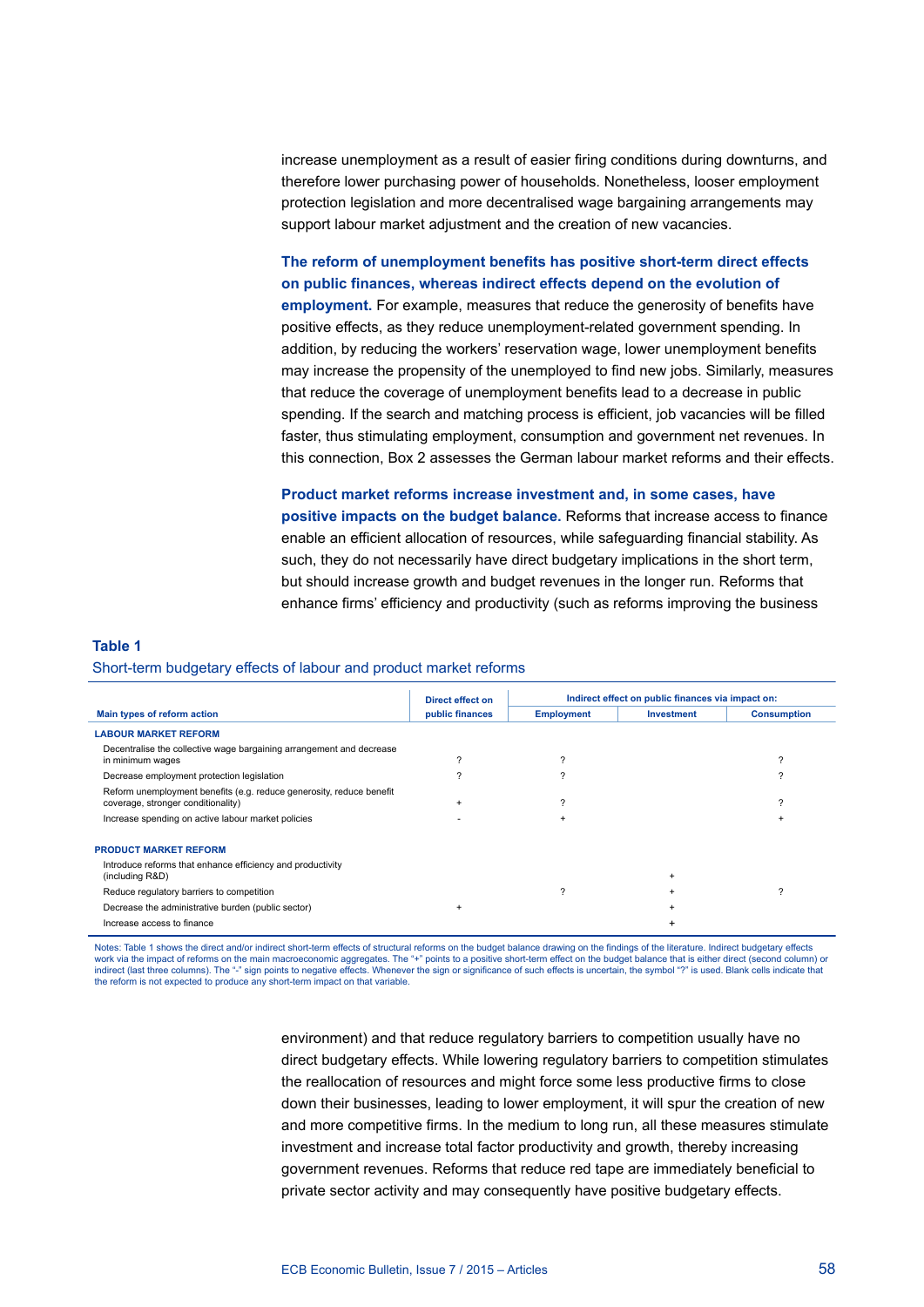#### 3.2 Pension systems and healthcare reforms

**Pension reforms, with the exception of systemic pension reforms introducing a private pillar, may generate short-run budgetary savings and some may foster employment.** Reforms that reduce the long-term budgetary pressure of the ageing population have been at the top of the reform agenda of several EU countries over the past decade.<sup>17</sup> As some reforms entail a reduction in future pension payments to workers entering the labour force, pension reforms imply a delicate trade-off between fiscal sustainability considerations and pension adequacy, especially for low earners. For this reason, most countries tend to protect the lowest earners from benefit cuts.<sup>18</sup> Focusing on reforms that increase the long-term financial sustainability and affordability of pension benefits, Table 2 summarises the key reform actions and provides a qualitative assessment of their short-term effects.

## **Raising the effective retirement age and removing options for early retirement have positive effects on employment and reduce pension spending.** This

type of reform would increase the labour force participation rate at older ages.<sup>19</sup> However, if these reforms are phased in over time (i.e. grandfathering clauses), as is usually the case, the positive budgetary effects in terms of a lower number of pension beneficiaries would materialise only over the medium and long run. Similarly, the impact on consumption and investment in the short term would be negligible. Measures that reduce the generosity of pension benefits (for example, the suppression or reduction of indexation mechanisms and/or changes to the reference wage used to calculate pension benefits) produce more immediate positive budgetary effects. To counter the effects of the lengthening of life expectancy on pension expenditures, linking pension contributions or the retirement age to an index of life expectancy is also foreseen. In these cases, negative effects on consumption would materialise only to the extent that agents anticipate changes in lifetime income.

**Shifting from a defined benefit to a defined contribution mechanism has been at the core of several reforms over the past few years.** In a defined contribution system, future pension benefits are linked to the amount of contributions paid by an individual and to the investment returns on such contributions. This increases the long-term sustainability of the pension system, whereas the short-run positive budgetary effects depend on how quickly the reform is phased in. In addition, many OECD countries have introduced a second private pension pillar – either voluntary or mandatory – (these are referred to as systemic pension reforms in the

<sup>17</sup> Every three years, the European Commission in cooperation with the Economic Policy Committee's Ageing Working Group publishes the Ageing Report, which contains long-term projections of the budgetary impact of population ageing for the 28 EU Member States and Norway. The Ageing Report for the period 2013-2060 was published in 2015. For an in-depth analysis of the factors determining revisions to pension expenditure compared with the 2012 Ageing Report, see the Box entitled "The 2015 Ageing Report: how costly will ageing in Europe be?", *Economic Bulletin*, Issue 4, ECB, Frankfurt am Main, April 2015.

<sup>&</sup>lt;sup>18</sup> Pension reforms also pursue other goals (e.g. adequate coverage of workers via both mandatory and voluntary schemes and adequate retirement benefits), which are outside the scope of this article.

<sup>&</sup>lt;sup>19</sup> It is often claimed that early retirement options provide job opportunities for the young unemployed. However, as discussed in Jousten A., Lefèbvre, M., Perelman, S. and Pestieau, P., "The Effects of Early Retirement on Youth Unemployment: The Case of Belgium", *Working Paper Series*, No 08/30, IMF, February 2008 there is no theoretical foundation to this claim. In the case of Belgium, the authors observe a negative link between youth unemployment and early retirement. They show that the activity rates of both young and elderly workers are sensitive to business cycles.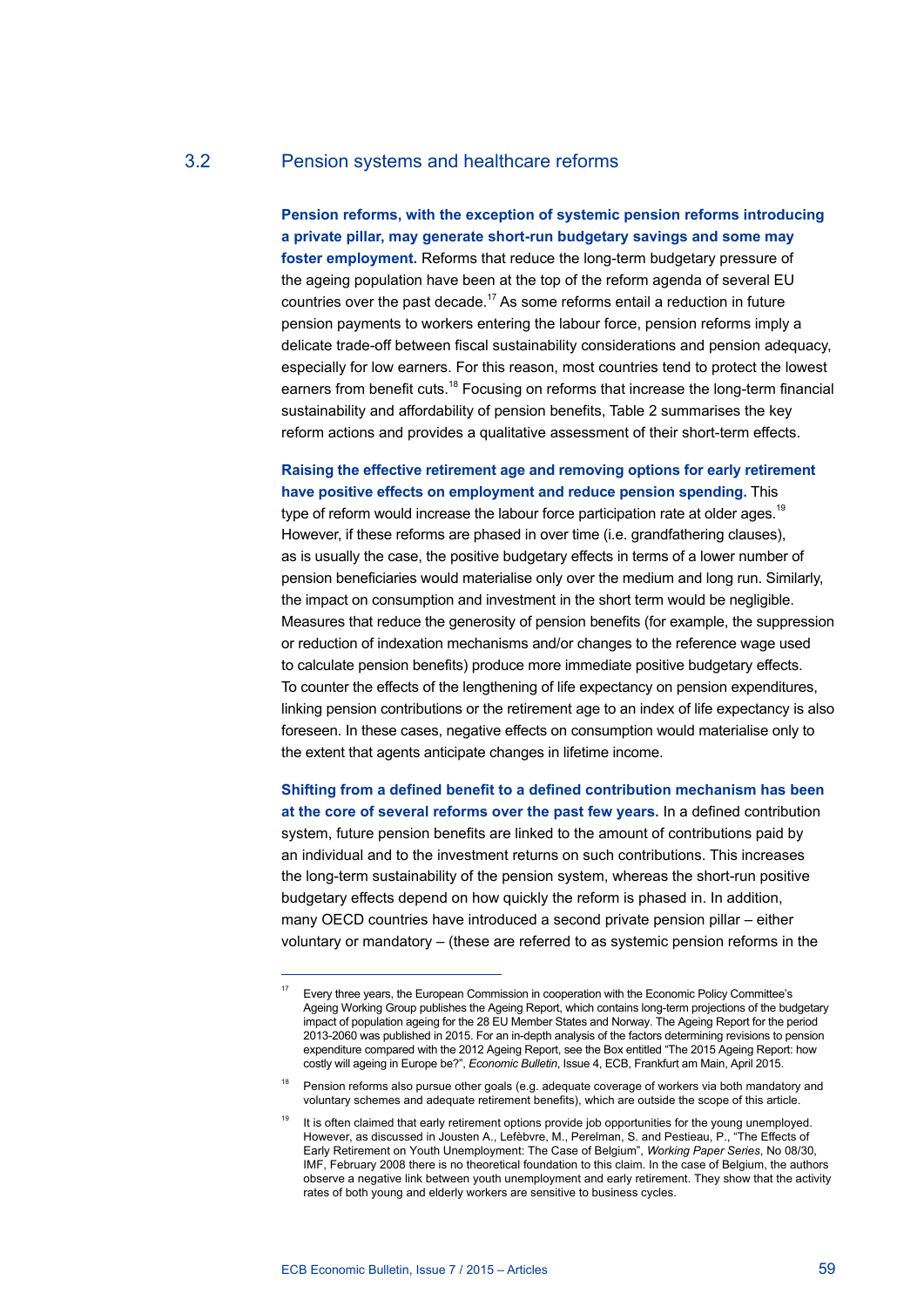#### **Table 2**

#### Short-term fiscal impact of pension systems and healthcare reforms

|                                                                                                                              | Direct effect on | Indirect effect on public finances via impact on: |                   |                    |
|------------------------------------------------------------------------------------------------------------------------------|------------------|---------------------------------------------------|-------------------|--------------------|
| Main types of reform action                                                                                                  | public finances  | <b>Employment</b>                                 | <b>Investment</b> | <b>Consumption</b> |
| Increase work incentives                                                                                                     |                  |                                                   |                   |                    |
| Increase retirement age and/or discourage early retirement                                                                   | $+$              | $+$                                               |                   |                    |
| Equalise retirement age for men and women                                                                                    | $+$              | $\ddot{}$                                         |                   |                    |
| Increase financial sustainability                                                                                            |                  |                                                   |                   |                    |
| Index contributions or retirement age to life expectancy                                                                     | $\ddot{}$        |                                                   |                   |                    |
| Increase private contributions to funded pension schemes                                                                     | $\ddot{}$        |                                                   |                   |                    |
| Lower pension benefits (e.g. limits to pension indexation,<br>lower the pension replacement ratio)                           | $\ddot{}$        |                                                   |                   |                    |
| Increase diversification of income sources                                                                                   |                  |                                                   |                   |                    |
| Introduce second pillar pension system (systemic pension reform)                                                             |                  |                                                   |                   |                    |
| Shift from defined benefits to defined contribution financing                                                                |                  |                                                   |                   |                    |
| Improve the quality and efficiency of healthcare services                                                                    |                  |                                                   |                   |                    |
| Cap healthcare-related spending (e.g. pharmaceuticals, salaries)                                                             | $\ddot{}$        |                                                   |                   |                    |
| Implement governance reforms (decision-making, management,<br>contracting systems)                                           |                  |                                                   |                   |                    |
| More effective service provision (cost-effective use of medicines, enhance<br>hospitals' efficiency, cost-sharing mechanism) |                  |                                                   |                   |                    |

Notes: Table 2 shows the direct and/or indirect short-term effects of structural reforms on the budget balance drawing on the findings of the literature. Indirect budgetary effects work via the impact of reforms on the main macroeconomic aggregates. The "+" points to a positive short-term effect on the budget balance that is either direct (second column) or work via the impact of columns). The "-" sign points to negative effects. Whenever the sign or significance of such effects is uncertain, the symbol "?" is used. Blank cells indicate that indicate that the reform is not expected to produce any short-term impact on that variable.

> context of the structural reform clause of the SGP) in order to diversify the source of pension benefits and reduce pressure on public finances. This leads to lower public revenues not only in the short term, as part of the contributions are diverted to the second pillar, but possibly also over the medium to long term, as in many countries retirement savings through private pension plans enjoy a favourable tax treatment (for example, full or partial deductibility of contributions and investment returns, and lower tax rate for retirees).

#### **Healthcare reforms can contribute decisively to reducing long-term age-related costs and generally have positive short-term budgetary effects.**

The 2010 joint EPC-EC report on healthcare systems $^{20}$  concluded that policy efforts need to be stepped up to ensure that budgetary targets are reached and age-related costs contained.<sup>21</sup> Healthcare reforms consist mainly of macro-type controls (for example, caps on current and investment spending, wage controls and agreements with pharmaceutical companies to contain spending) and governance reforms (more efficient decision-making processes and cost-effective contracting systems). Reforms at the micro-level are also very important and include, among others, the introduction of incentive-compatible, cost-sharing mechanisms, more cost-effective procurement practices and use of medicines (especially by encouraging the use of generics), together with an intensification of prevention therapies. All these actions can generate substantial budgetary benefits in the short term, when appropriately applied and sequenced.

<sup>20</sup> European Commission and the Economic Policy Committee (Ageing Working Group), "Joint Report on Health Systems", *European Commission Occasional Papers,* No 74, December 2010.

<sup>21</sup> Healthcare spending represents a growing share of public expenditure in the EU (about 15% of total spending in the EU in 2012, up from about 14% in 2003). For more details on the determinants and distribution of healthcare spending, see the 2015 Ageing Report, op. cit. footnote 17.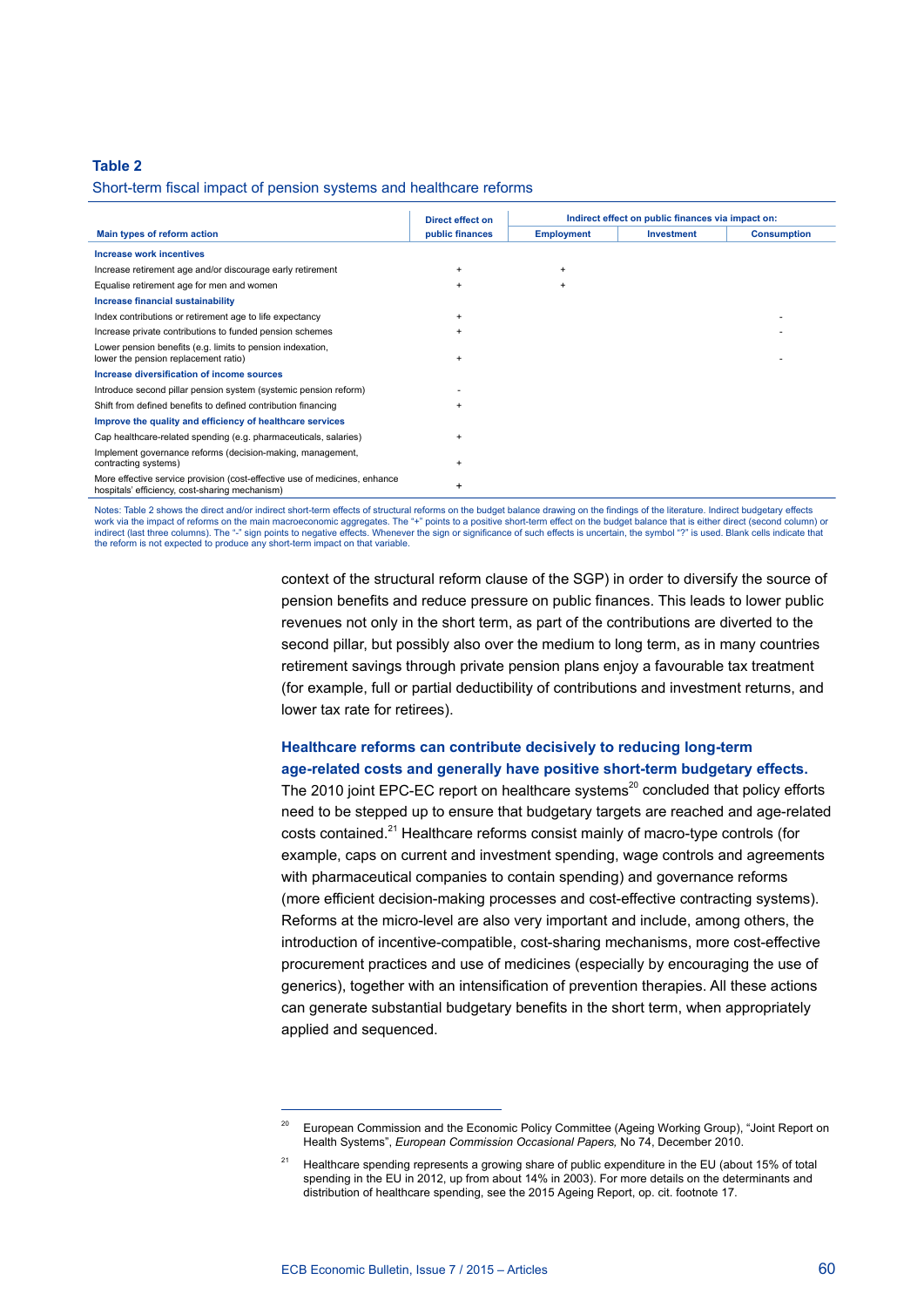## **Box 1** The treatment of fiscal structural reforms

**The lack of a precise definition of structural reforms in European Union legislation has led some observers to argue that fiscal structural reforms should also fall under the structural reform clause of the Stability and Growth Pact (SGP).** This box first explains that fiscal structural reforms should be distinguished from discretionary policies that have an impact on the fiscal balance. It then recalls why fiscal structural reforms can have very positive effects on growth and fiscal performance in the long run. For most such reforms, the short-term effects are also positive. Overall, it does not therefore appear warranted to include fiscal structural reforms under the reform clause of the SGP.

**Fiscal structural reforms need to be distinguished from the discretionary use of fiscal policy as a countercyclical tool or to achieve other short-term government objectives.** Fiscal structural reforms aim first and foremost to improve the way the government works and to limit the perimeter of government action to those functions for which there is a clear economic rationale. As such, they have to be separated from fiscal policy actions dealing with the level of government's taxes and expenditures and rather consist of broad-based policy measures in the areas of both taxation and public financial management. Therefore, tax cuts adopted without compensating measures, or spending measures that are not accompanied by broader efforts to rationalise public spending, do not qualify as structural reform measures.

**If properly designed and implemented, most fiscal structural reforms can yield positive gains in both the short and long run.** In general, fiscal structural reforms do not have adverse budgetary impacts. They should thus not be subsumed under the structural reform clause of the SGP. In a few cases, however, reforms may generate short-term budgetary costs, which are expected to be outweighed by medium to long-term budgetary savings. In these cases, and in line with the Regulation and the Code of Conduct, application of the structural reform clause must be limited only to major reforms for which the benefits for long-term fiscal sustainability can be clearly quantified.<sup>22</sup> The following explains why fiscal structural reforms are important for growth and should rather improve the fiscal performance in the long run.

**A revenue-neutral shift of the tax burden towards less distortionary taxes is a prominent example of structural tax reforms that are aimed at making the tax system more growthfriendly.23** Direct income taxation is distortionary as it discourages investment by reducing the after-tax returns (in the case of corporate income taxes), as well as reducing labour supply and labour demand (hence reducing the long-run level of output) by creating a wedge between the costs firms pay to hire a worker and the net take-home pay (in the case of labour taxes). $^{24}$  Moreover, higher social security contributions paid by employers, achieved by increasing firms' labour costs,

Article 5.1 of Regulation 1997/1466 states that structural reforms can be accounted for if they "have direct long-term positive impacts, including by raising potential sustainable growth, and therefore a verifiable impact on the long-term sustainability of public finances".

<sup>&</sup>lt;sup>23</sup> These recommendations have featured regularly in the country-specific recommendations addressed to EU Member States in the context of the European Semester since 2011. In 2011 eleven countries received a country-specific recommendation; in 2015 this number fell to nine.

Higher labour taxes affect labour supply via both an income effect (higher labour supply, as lower disposable income reduces demand for leisure) and a substitution effect (i.e. lower labour supply owing to lower return on hours worked) so that the net effect is unclear a priori. Empirical evidence suggests that labour supply elasticity is low for male workers, whereas it is positive and higher for female workers.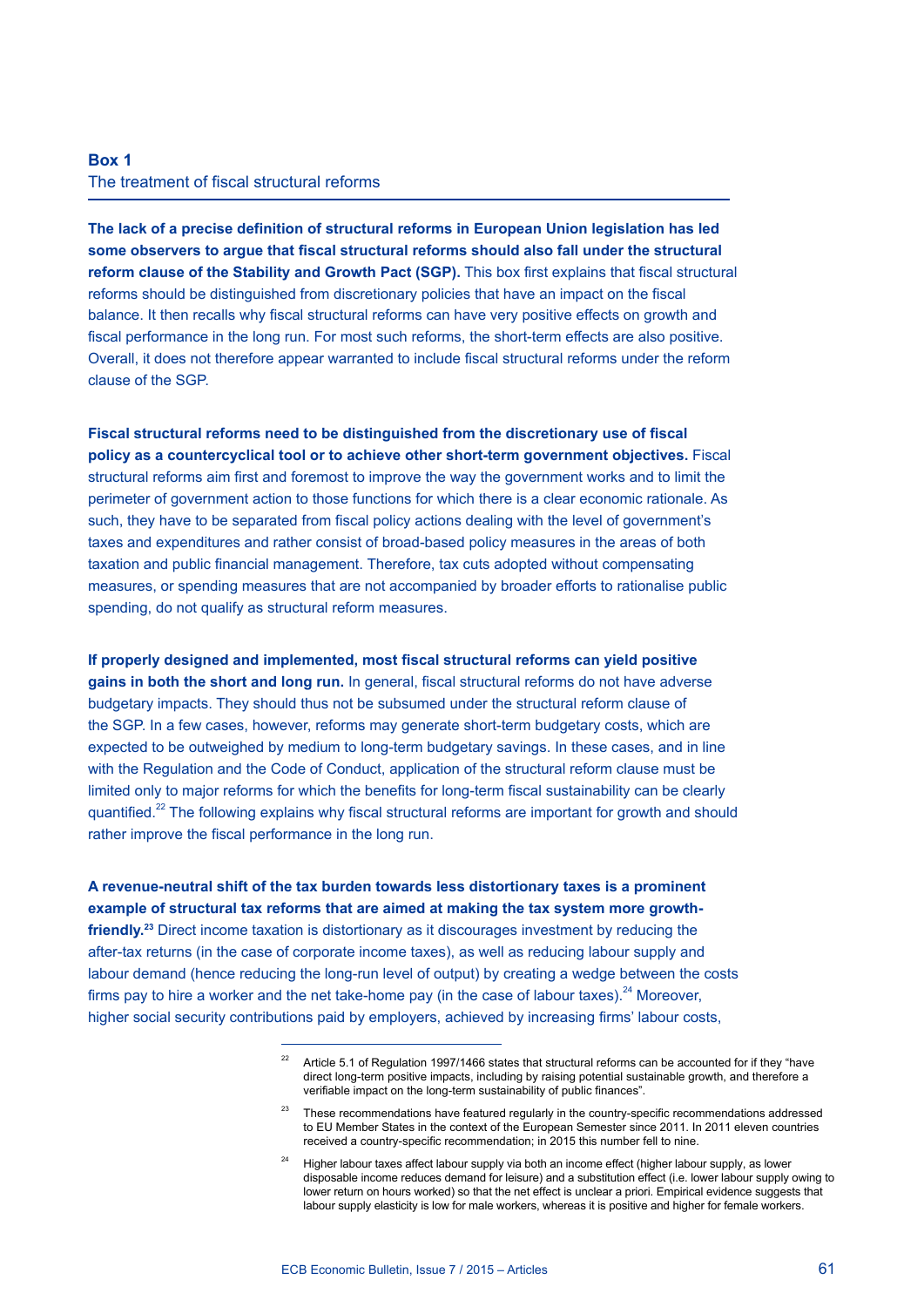would reduce labour demand. On the other hand, consumption taxes and property taxes are more neutral vis-á-vis agents' economic decisions. Consumption taxes are neutral to individuals' savings decisions, as they do not influence the rate of return on savings, $^{25}$  although they may have negative distributional effects (for example, on low income households, especially if reduced rates for certain goods are suppressed) that reduce the political incentives to adopt them. Recurrent property taxes support land development and land use patterns and help to limit housing booms and short-run volatility in prices around an upward trend.<sup>26</sup> The assessment value of the tax should be linked to the market value of property, although often the former lags behind market values, and moving to a fully market-based assessment is politically challenging. The Eurogroup supports Member States' efforts towards reducing taxes on labour in a budget-neutral way. In particular, given the limited fiscal space in many countries, reductions in the tax burden on labour should be accompanied by either a compensatory reduction in (non-productive) expenditure, or by shifting labour taxes towards taxes that are less detrimental to growth with a view to respecting fiscal targets in line with the SGP.<sup>27</sup> Reducing the tax burden on labour income and compensating for it via an increase in indirect taxes, notably VAT or property taxes, has been advocated as a tool to regain competitiveness domestically in the absence of the possibility of devaluing the nominal exchange rate (i.e. in a currency union). This policy is also known as fiscal devaluation.<sup>28</sup> Reforms of the tax structures can also involve changes in the structure of tax brackets in order to reduce the distortions associated with rate changes and/or make them more progressive.

#### **Reforms that improve tax administration effectiveness generate higher revenues and, by fostering tax compliance, support the redistributive function of the tax system.**

Independence of the revenue administration from political interference (for example, regarding internal organisation and definition of performance standards) and the creation of an oversight board strengthen the transparent enforcement of the tax rules and enhance the accountability of the administration. Simpler procedures for the identification and registration of taxpayers via, for example, the issue of a unique taxpayer identification number, can help the correct filing of tax returns, and strengthen tax collection and assessment activities.<sup>29</sup> Audit and tax verification activities are at the core of the fight against tax evasion and collection of tax arrears and need to be supported by the use of new communication technology.

<sup>28</sup> For an analysis on the use of fiscal devaluation as a tool to regain competitiveness, see the box entitled "Fiscal devaluation – a tool for economic adjustment", *Monthly Bulletin*, ECB, Frankfurt am Main, December 2011.

<sup>29</sup> Some revenue agencies operate registration systems that issue unique taxpayer identification numbers or use a citizen or business identification number that is used generally across government agencies. See Araki, S. and Claus, I., "A comparative analysis of tax administration in Asia and the Pacific", Asian Development Bank, 2014.

<sup>25</sup> Consumption taxes exclude current savings from the tax base. As such, the present value of a consumption tax is the same whether the household consumes now or later. By contrast, an income tax (with no deductions for new saving) places a greater burden on savers, because savings enter the tax base. See Garner C.A., "Consumption Taxes: Macroeconomic Effects and Policy Issues", Federal Reserve Bank of Kansas City, 2004.

See Crowe C., Dell'Ariccia, G., Igan, D. and Rabanal, P., "How to Deal with Real Estate Booms: Lessons from Country Experiences", *Working Paper Series*, No 11/91, IMF, April 2011.

In September 2014 the Eurogroup set out common principles for the design of reforms to reduce the tax burden on labour. In addition to the budget-neutrality principle, the other principles are as follows: 1) the design of reforms should be targeted at the country-specific challenges and aimed at the relevant components of the tax burden and at specific groups facing the greatest employment challenges; 2) the impact of reducing the tax burden on labour can be significantly enhanced when they are part of a broader package of labour market reforms; 3) labour tax reforms with offsetting tax or expenditure measures can affect income distribution; it is therefore important to ensure broad societal and political support. This may be achieved inter alia through sharing impact assessments and consulting all the relevant stakeholders, as well as a gradual phasing in of the reforms.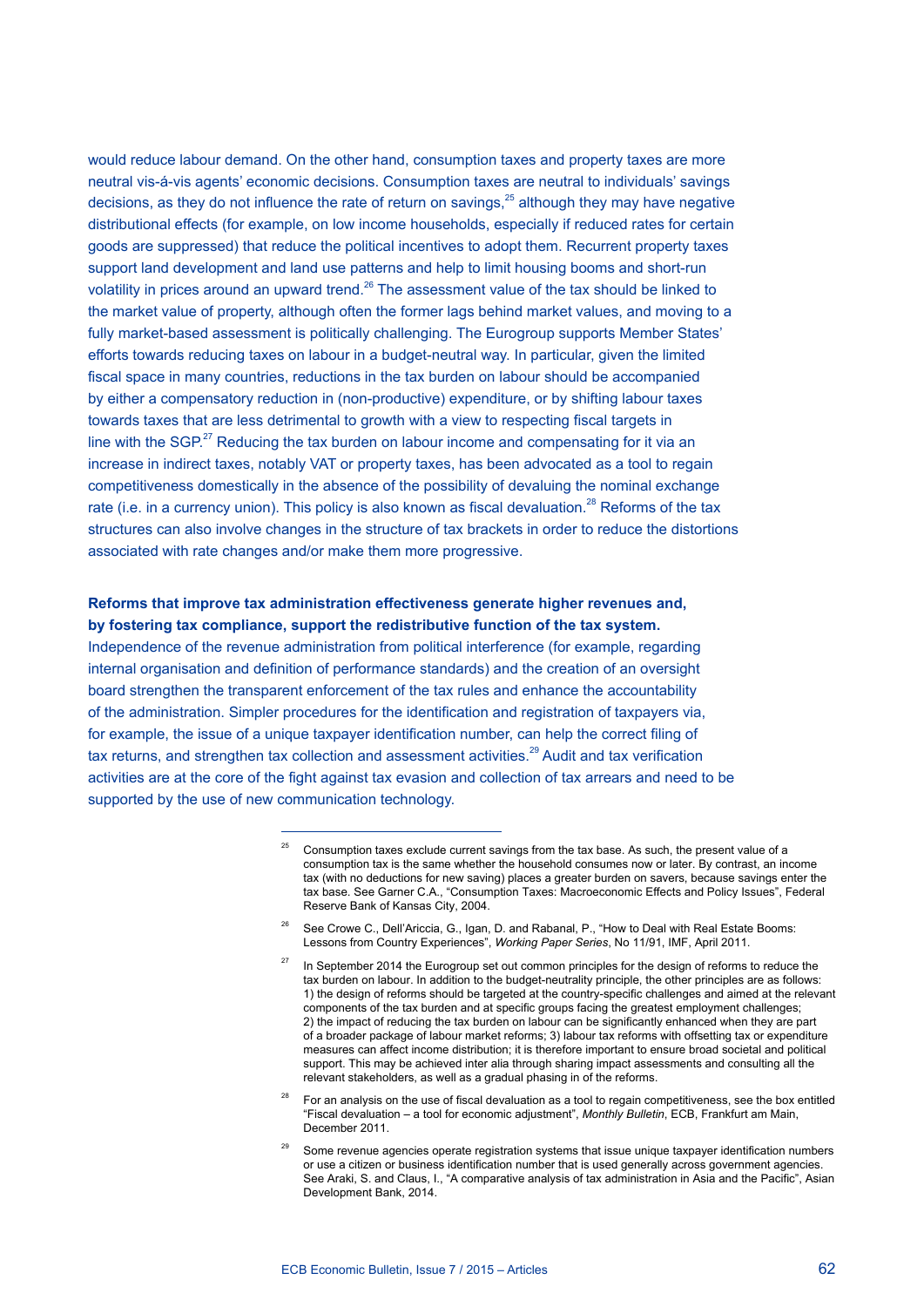**Improving the quality of fiscal institutions and budgetary frameworks supports the effective implementation of fiscal policies with positive effects on public finances.** The adoption of medium-term budgetary frameworks, by lengthening the time horizon of fiscal planning, helps to overcome short-term biases and supports the formulation and implementation of policies, especially if they span several years. A timely monitoring and control of the use of resources is critical for the definition of the main policy objectives.

#### **Public financial management reforms are necessary to correct or prevent fiscal imbalances.**

They encompass all levels of government and include budget formulation, approval and execution, but also public debt management and the management of off-budget entities and implicit liabilities (for example, government guarantees and public private partnerships). These reforms are crucial to maintain a sustainable fiscal position, guarantee the effective allocation of resources and the efficient delivery of public goods and services. Given the degree of institutional change they often require, the efficiency-enhancing effects of public financial management reforms may take time to materialise.

#### **Only a few public financial management reforms may entail short-term budgetary costs.**

Reforms that rationalise the structure of the public administration may entail short-term costs when it comes to the payment of possible redundancy benefits. Reforms that rationalise the use of buildings may lead to the payment of termination fees of rental contracts for unused buildings. However, these costs are short-lived and of limited size when compared with the long-term benefits in terms of the improved productivity of the public sector. It should therefore be feasible to cater for them in the normal budgetary process, i.e. their treatment does not require a specific deviation from the SGP framework.

## 4 Difficulties in measuring the impact of structural reforms

**Measuring the quantitative impact of implemented structural reforms is important, not least given its relevance in the application of the provisions of the SGP.** As shown in Section 2, the short-term effects of structural reforms implemented by governments are taken into account in the application of SGP provisions.

**However, quantifying the impact of implemented structural reforms is subject to a high level of uncertainty.** It is necessary to assess the effectiveness of the implementation of a reform or reform package and this depends not only on the adoption of the relevant legislation, but also on the adoption of, sometimes numerous, implementing rules.

## **Moreover, in order to quantify the effect of parametric reforms a considerable amount of information is required.** For certain reforms, such as pension reforms or specific labour market reforms (for example, changes to unemployment benefits or active labour market policies), it is possible to identify direct and measurable costs and benefits. However, since this requires a large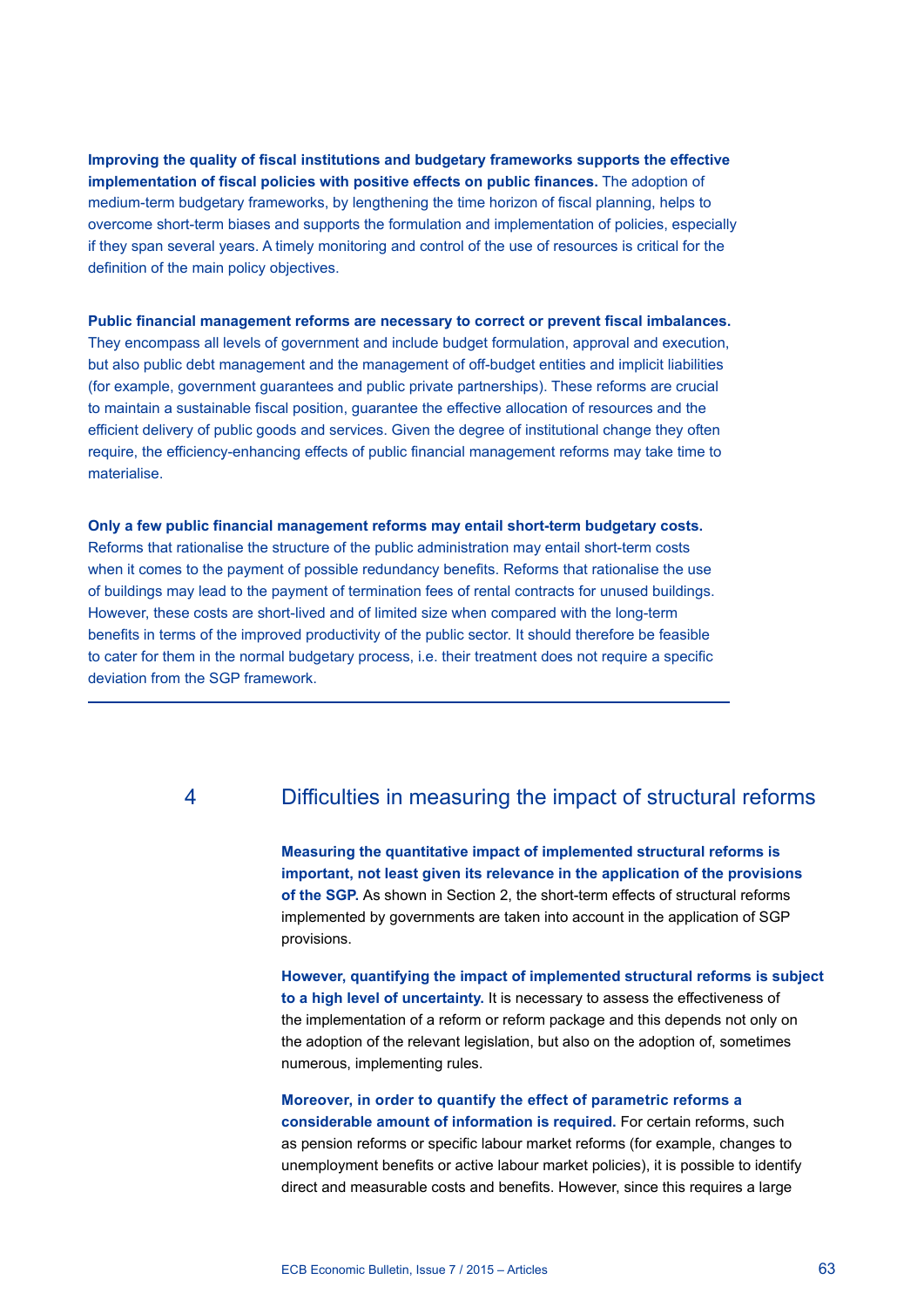amount of data and other information that is typically available only to governments, it is necessary to rely on official estimates, which are hard to verify. The difficulty of externally verifying government estimates creates a significant incentive problem, as estimates can be biased towards presenting a more favourable budgetary outlook. This is especially important if these estimates come to play an important role in the EU fiscal surveillance framework.

**For non-parametric reforms, quantification often relies to a large extent on judgement, thus increasing the risk of a biased assessment.** For product market reforms, which mainly entail changes in laws and regulations, costs and benefits are harder to quantify as they cannot be directly observed. Therefore, translating individual measures into effects on observable variables can require a significant amount of judgement and making a balanced assessment is simply not possible.<sup>30</sup>

**The assessment of implemented structural reforms based on general equilibrium models needs to be taken with caution.** Structural reforms may influence the economy simultaneously via several channels with complementary or offsetting effects, including second-round effects. General equilibrium models (e.g. dynamic stochastic general equilibrium (DSGE) models) can account for country-specific features and allow the effect of reforms on different macroeconomic variables to be simulated under different scenarios. However, the simulation exercise is complex, as it requires knowledge about the degree of implementation of reforms and the quantification of their effects when possible, as discussed above. The assessment can be further complicated by the difficulty of translating actual reform measures into model parameters, either because the necessary information is not available or because existing policies are subsumed under model parameters that do not fully capture the variety and complexity of such policies. As a result, the assessment of implemented reforms is either partial or relies on a significant degree of judgement as regards, for example, the speed and status of reform implementation and the credibility of the announcement.

**It is not surprising, therefore, that most existing studies look at the impact of hypothetical structural reforms.** Cacciatore et al. (2012)<sup>31</sup> use a DSGE model to simulate the effects of labour and product market reforms when the policy parameters are lowered to the level of a benchmark group of countries. They find that in the long run GDP and consumption increase, and unemployment falls. These effects materialise after two years, and some reforms (for example, job protection reforms) initially entail an increase in unemployment. For a wider range of reform areas (including market competition and regulation, tax structure and unemployment benefit "generosity") Varga and in't Veld  $(2014)^{32}$  look at the medium to long-term effects of

The Code of Conduct of the SGP requires EU countries to explicitly report in their Stability and Convergence Programmes the effects of recently implemented structural reforms if these are included in the projections together with the underlying assumptions and/or model, including variables and parameters. However, this is not done on a systematic basis by all countries and typically only long-term effects are reported.

<sup>31</sup> Cacciatore, M., Duval, R. and Fiori, G., "Short-Term Gain or Pain? A DSGE Model-Based Analysis of the Short-Term Effects of Structural Reforms in Labour and Product Markets", *OECD Economics Department Working Papers*, No 948, 2012, OECD Publishing.

<sup>32</sup> Varga, J. and in't Veld, I. "The potential growth impact of structural reforms in the EU: A benchmarking exercise", *Economic Papers*, No 541, December 2014.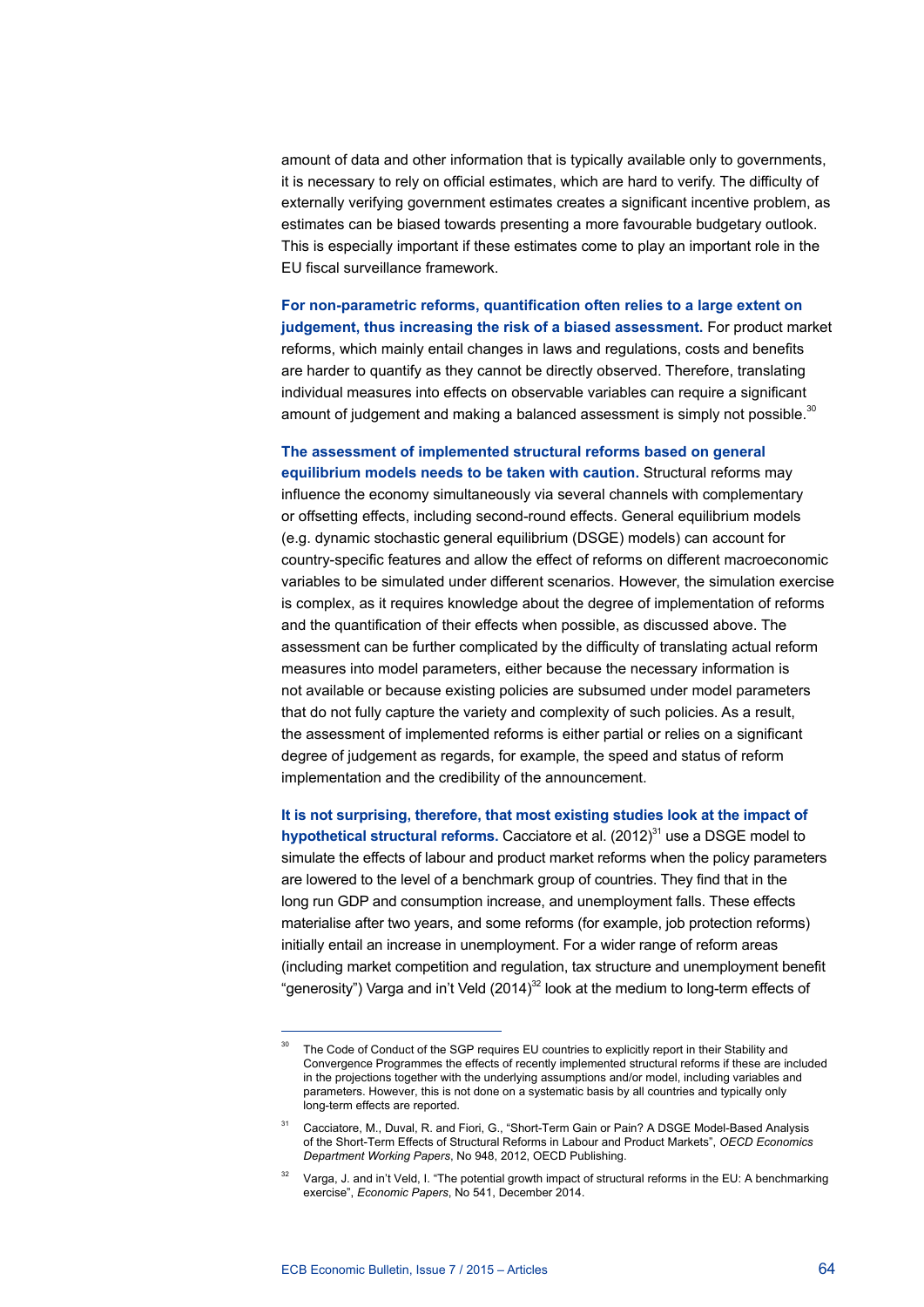closing by one-half the gap vis-à-vis the three best-performing EU countries. They show that EU GDP increases by 3% after five years and by 6% after ten years. Gomes et al.  $(2011)^{33}$  use a large-scale DSGE model to assess the impact of an arbitrary reduction in the price and wage mark-ups (by 5, 10 and 15 percentage points) in Germany and Portugal, and find positive long-run effects on GDP and some short-run negative effects in relation to the postponement of consumption in expectation of future lower prices. However, it does not necessarily follow that the benefits of reforms in one country would also materialise in other countries. Similar reforms can have very different effects depending on their interaction with other institutional features of the economy and the national context more generally. Box 2 illustrates the use of DSGE models for reform evaluation, taking the Hartz reforms in Germany as an example.

**Empirical studies also have limitations in capturing the short-term impact of implemented reform measures.** Isolating the impact of reforms on quantitative indicators may be difficult, because indicators can change for factors other than discretionary government action (for example, spending on active labour market policies) or because such reforms materialise over time. For a wide range of reform areas and indicators (such as labour market reforms, product market regulation and taxation) Bouis et al.  $(2012)^{34}$  identify major reform shocks when the change in the policy indicator in a given year exceeds 2 standard deviations. They find that, in line with evidence from DSGE models, the gains from reforms take time to materialise. However, no type of reform is found on average to involve significant economic losses in the short run, and some of them are found to deliver some benefits in the short run (for example, reductions in unemployment benefits' replacement rates or reductions in benefits duration).

**The short-term effects of structural reforms can be shaped by their interaction with macroeconomic conditions and other policy areas.** Bouis et al. (2012) find that the short-term positive effects of some reforms are stronger during good economic times and weaker during bad times. For example, reforms reducing the unemployment benefit replacement ratio generate employment losses if implemented when the labour market is already depressed and labour demand is weak. Likewise, the effects of product market reforms are smoother if the labour market is already flexible and the matching efficiency is higher, allowing laid-off workers to find a new job more easily (Cacciatori et al., 2012).

#### **Box 2**

Measurement of the costs and benefits of the German labour market reforms of the early 2000s

**Between 2003 and 2005 Germany adopted fundamental labour market reforms commonly known as the Hartz reforms.** These reforms were introduced in response to the comparatively high (long-term) unemployment and low GDP growth which had persisted over several years and were attributed to a fairly inflexible and rigid labour market structure (see Charts A and B).

<sup>33</sup> Gomes S., Jacquinot, P., Mohr, M. and Pisani, M. "Structural reforms and macroeconomic performance in the euro area countries: a model-based assessment", *Working Paper Series*, ECB, No 1323, May 2011.

<sup>34</sup> Bouis, R. et al., "The Short-Term Effects of Structural Reforms: An Empirical Analysis", *OECD Economics Department Working Papers*, No 949, 2012, OECD Publishing.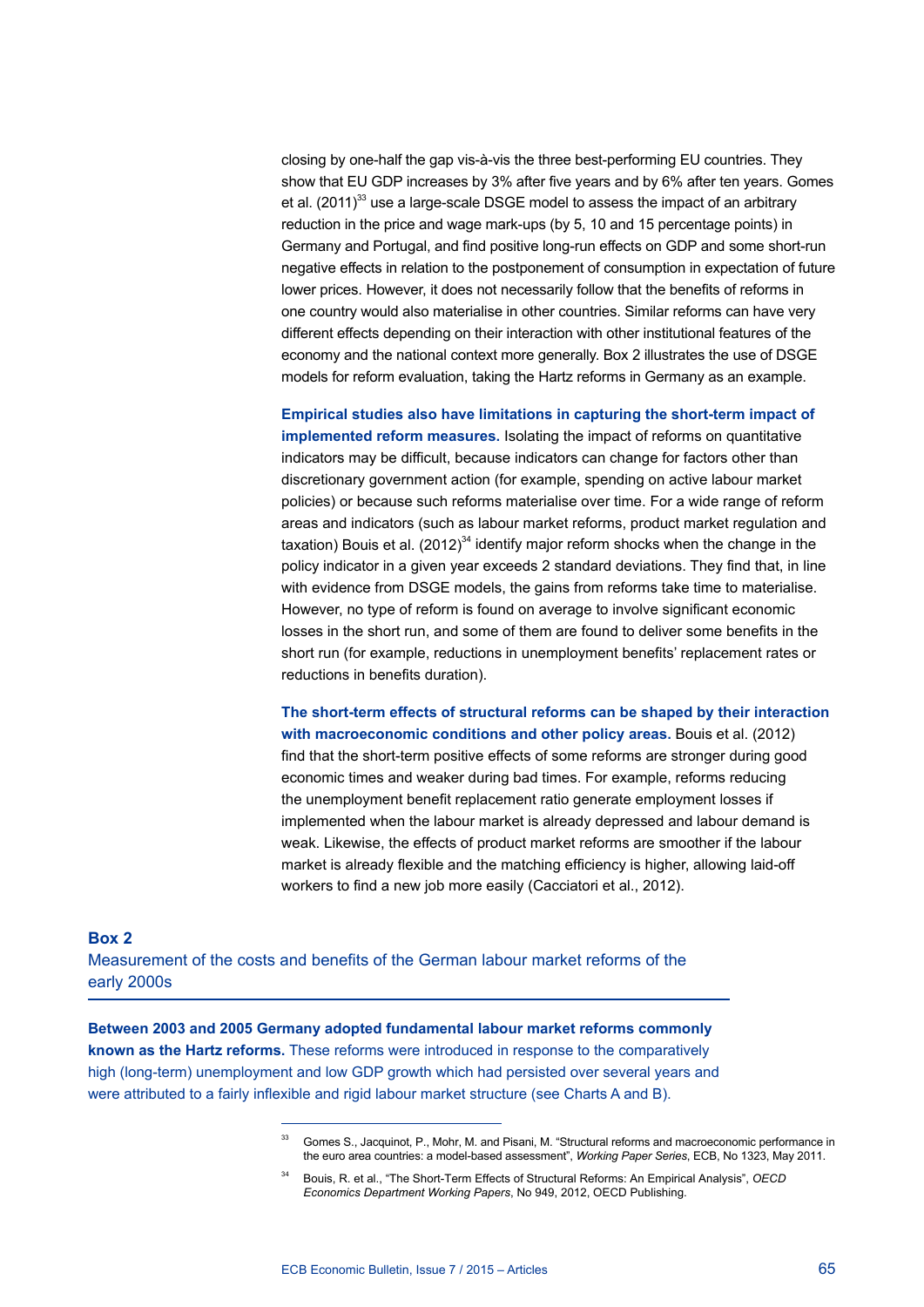## **Chart A**





Note: The vertical line marks the year in which the Hartz IV reform was adopted.

#### **Chart B**





Source: AMECO.

**The Hartz reforms aimed to improve labour market performance.** The main objective was to improve the labour market matching efficiency (Hartz I), promote self-employment and introduce more flexible arrangements for low-paid, parttime work (Hartz II); restructure the Federal Labour Agency to further promote the matching process between firms and workers (Hartz III) and increase incentives to work by decreasing unemployment benefits (Hartz IV). The Hartz IV reform entailed a fundamental overhaul of the unemployment benefit system and significantly reduced the level of unemployment benefits for the long-term unemployed. As of January 2005 the means-tested unemployment and social assistance benefits were merged into unemployment benefits II, whereas as of 2006, the duration of the unemployment benefits (renamed as unemployment benefits I) was shortened from 36 to 12 months (18 months for workers aged 55 and over). 35

**The Hartz reforms entailed limited short-term economic costs.** Following the Hartz IV reform, the unemployment rate initially spiked. This was largely a statistical artefact of the change in the official measurement of unemployment following the reform. Then, unemployment started to decline in the course of 2005 on the back, inter alia, of a pick-up in economic growth (see Charts A and B). As a consequence,

government spending on unemployment benefits increased initially, but started to decline thereafter. Between 2005 and 2014 labour market-related unemployment spending declined from 4% of GDP to  $2.5\%$  of GDP $^{36}$ 

**The positive impact of the Hartz reforms on long-term unemployment and growth is undisputed in the literature.** Among the studies assessing the long-run implications of the Hartz reforms there is a consensus that such reforms contributed to a significant reduction in long-run

<sup>35</sup> Before the reform, the unemployment benefit was 60-67% of the last net wage earnings (depending on the number of dependent children) for a maximum of three years (based on age and years of contributions paid). Afterwards, a means-tested unemployment assistance equal to 53-57% of the former net wage was paid for an unlimited amount of time. Means-tested social assistance, amounting to about 45% of the average net wage covered the social welfare net and was granted to people for whom no other welfare benefits were available (for example, people unable to work). In 2008 the maximum duration of unemployment benefit I was extended to 24 months for workers aged 58 and above.

See Deutsche Bundesbank, "The Evolution of Labour Market-Related Expenditure in Germany", *Monthly Report*, 2015, April, pp. 13-33.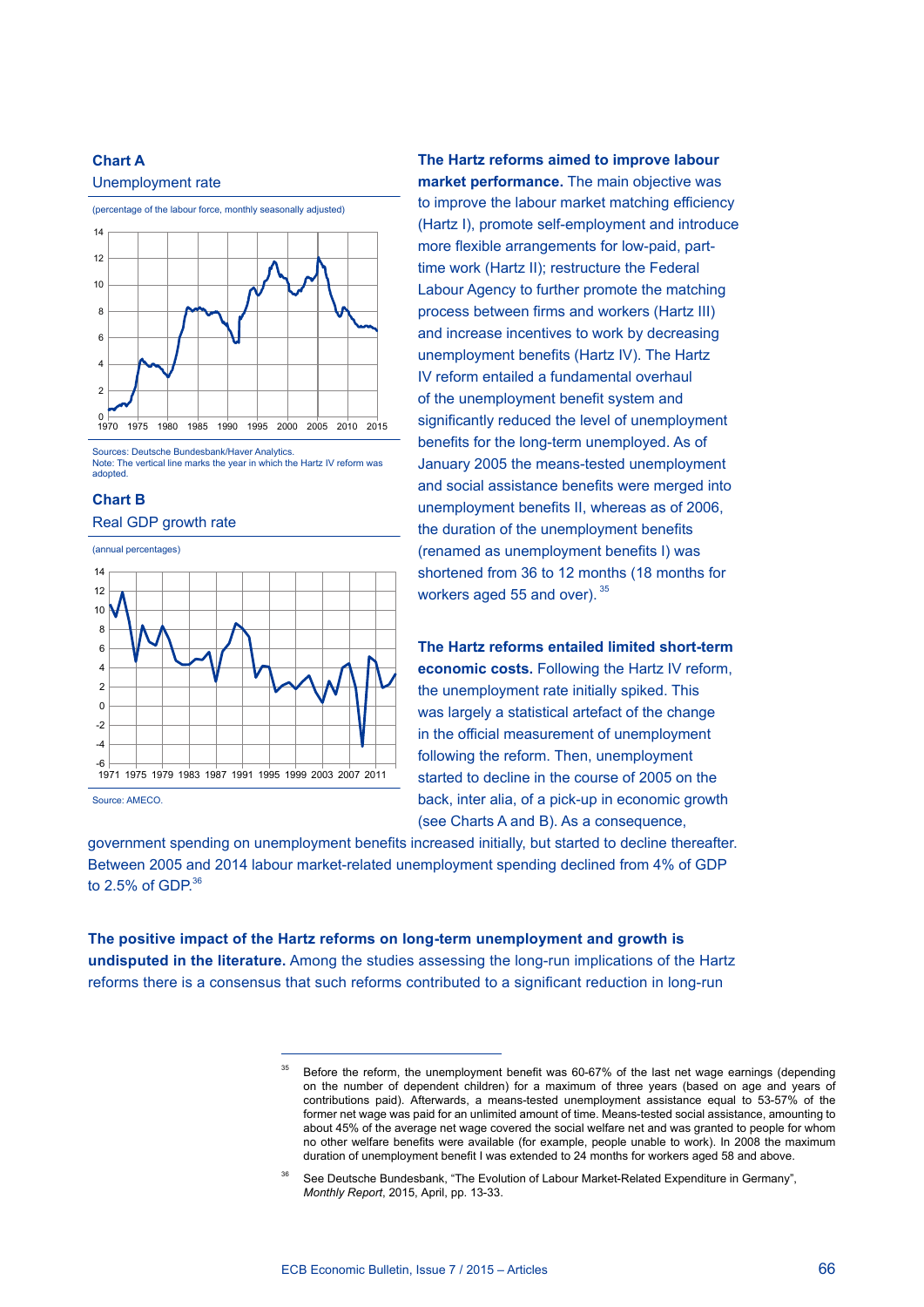unemployment (mainly via wage moderation) and to boosting Germany's GDP growth rate.<sup>37</sup> Some studies find that during the Great Recession those reforms helped, along with short-time working policies, to mitigate the employment losses, as witnessed by the fact that, although Germany experienced a deeper contraction in GDP than the United States, the employment losses were more limited.<sup>38</sup> Finally, others attribute to these reforms Germany's increased international competitiveness.<sup>39</sup>

**Model-based simulations of the Hartz reforms allow for an understanding of the main transmission channels of their effects.** The Hartz reforms are simulated using FiMod,<sup>40</sup> a New Keynesian dynamic stochastic general equilibrium (DSGE) model. The model contains a complex labour market structure that draws a distinction between unemployed workers receiving unemployment benefits and those receiving unemployment assistance (unemployment benefits I and II respectively). Labour market participation decisions of households are determined endogenously and wages are determined on the basis of a bargaining process between workers and firms. The model also features a sophisticated public sector with multiple types of public revenue and expenditure and feedbacks to the private sector. The simulations of the effects of the labour market reforms considered in this box assume an increase in the efficiency of the job search process (matching efficiency) and a reduction in both the level and the duration of unemployment benefits.

**The model simulations presented in this box are subject to some caveats.** The model does not capture the increase in the unemployment rate that was recorded after the Hartz IV reform, as it cannot account for the change in the official unemployment classification method following the reform. Firing decisions in the model are exogenous. As such, the positive employment effects of lower wages materialise immediately and do not account for the possibility that, in response to a lower equilibrium wage, firms react initially by laying off the relatively more expensive labour force and later hire new (cheaper) workers.

**Improving the matching efficiency of the labour market fostered employment.** Following the restructuring of the Federal Labour Agency, unemployed workers were obliged to register with the Agency and were assigned a "personal" tutor to help them in the job search process. This led to an increase in the matching efficiency which, following Krebs and Scheffel (2013), is assumed to have increased by 10% in the model simulations. The increase in employment led to higher gross wages and salaries, thus augmenting private consumption and investment demand. The lower search costs also enabled firms to reduce prices through the marginal cost channel, which fostered international competitiveness and increased exports (see Chart C).

See Krebs, T. and Scheffel, M., "Macroeconomic Evaluation of Labor Market Reforms in Germany". *IMF Economic Review*, Vol. 61(4), 2013, pp. 664-701; Krause, M. and Uhlig, H., "Transitions in German Labor Market: Structure and Crisis", *Journal of Monetary Economics*, Vol. 59, 2012, pp. 64-79.

<sup>&</sup>lt;sup>38</sup> Burda, M. and Hunt, J., "What Explains the German Labor Market Miracle in the Great Recession?", *Brooking Papers on Economic Activity*, Spring, 2011, pp. 273-319 and Dustman, C., Fitzenberger, B., Schönberg, U. and Spitz-Oener, A., "From Sick Man of Europe to Economic Superstar: Germany's Resurgent Economy", *Journal of Economic Perspectives*, Vol. 28, 2014, pp. 167-188.

<sup>&</sup>lt;sup>39</sup> Kollman, R., Ratto, M., Roeger, W., in't Veld, J. and Vogel, L., "What Drives the German Current Account? And How Does It Affect Other EU Member States?", *Economic Policy*, Vol. 30, 2015, pp. 47-93.

<sup>&</sup>lt;sup>40</sup> FiMod is a two-region model of a monetary union. For the simulation at hand, it is calibrated to Germany and the rest of the European Monetary Union. For a full description of the base model, see Stähler, N. and Thomas, C., "FiMod – A DSGE Model for Fiscal Policy Simulations", *Economic Modelling*, Vol. 29, 2012, pp. 239-261.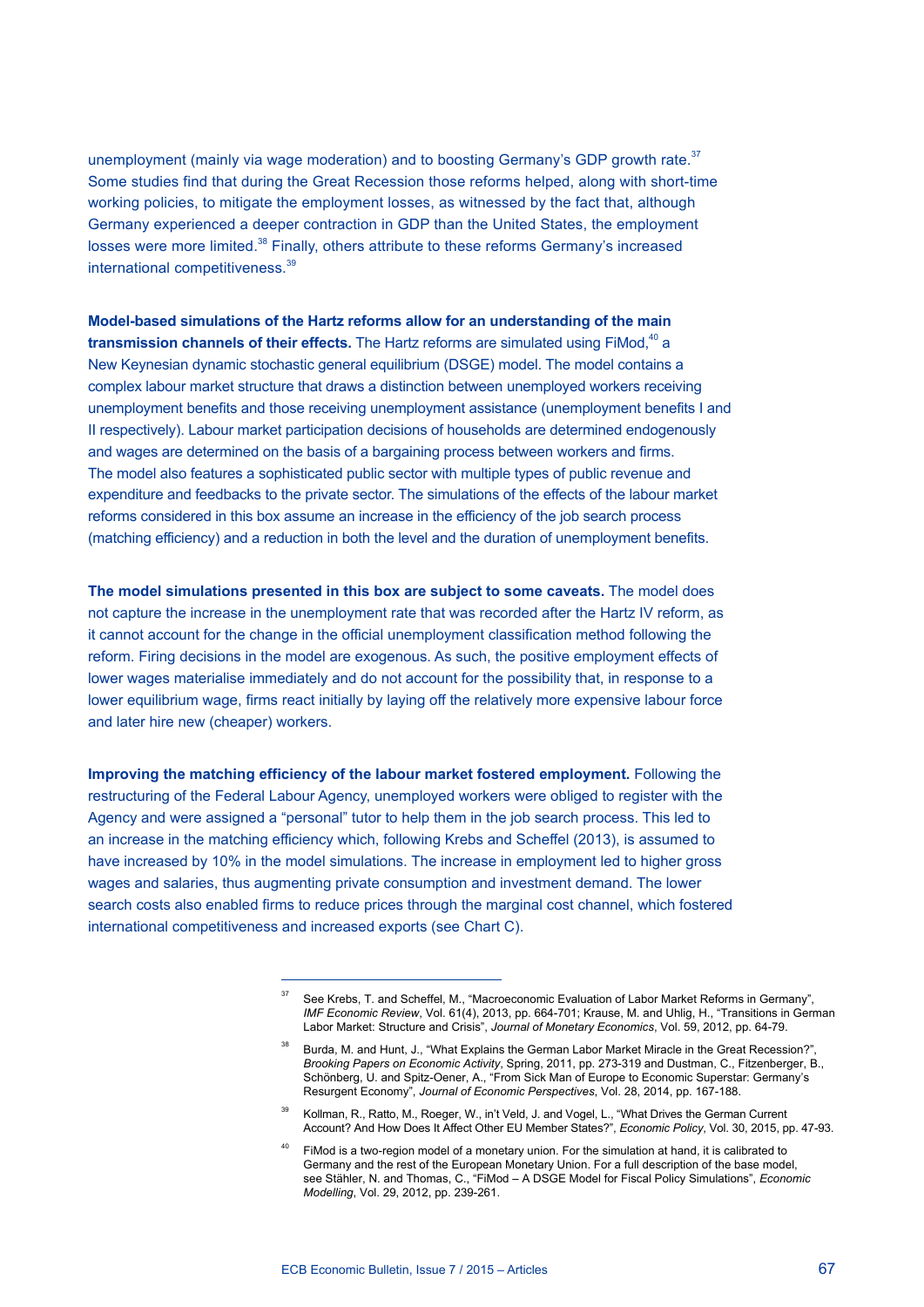#### **Chart C**



Impact of Hartz reforms on selected macroeconomic aggregates in Germany

(deviations in percentage points from the pre-reform long-run equilibrium level; quarters)

**The merging of unemployment and social assistance further decreased firms' unit labour costs by reducing the workers' reservation wage.** The decline in unemployment assistance following the merger of the unemployment and social assistance led to a decrease in the workers' reservation wage and induced workers to accept lower wages. This allowed firms to further decrease prices and employ more workers. The reduction in the duration of unemployment benefits I had similar effects.

**Overall, the Hartz reforms did not entail large short-term economic and fiscal costs.** The model simulations contained in this box show that labour market reforms that reduce reservation wages and make the labour market more flexible would have positive effects on employment. This is supported by other studies (Cacciatore et al., 2012)<sup>41</sup> which find that labour market reforms aimed at reducing the workers' (reservation) wage tend to generate relatively little costs in terms of aggregate macroeconomic outcome.

Op. cit. footnote 31.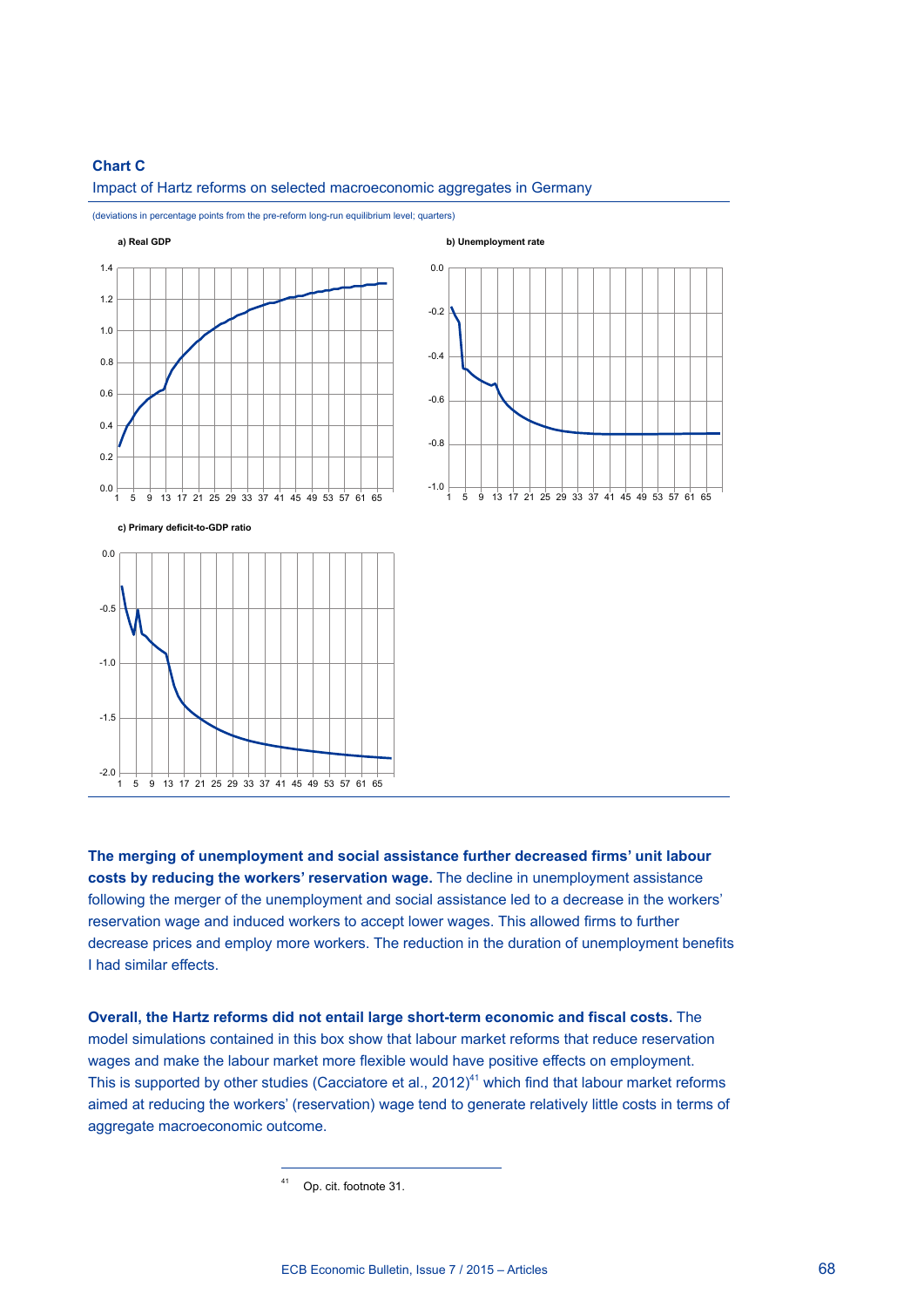## 5 Conclusions

#### **The short-term fiscal effects of structural reforms have recently gained**

**prominence in the implementation of the SGP.** The structural reform clause introduced by the 2005 reform of the SGP allowed for a delay in fiscal adjustment if a Member State implemented a major structural reform with direct long-term positive budgetary effects, including by raising potential sustainable growth. However, the clause did little to spur reform momentum. The recent Communication of the European Commission on making best use of existing flexibility within the existing rules of the SGP attempts to revive the structural reforms clause, partly by relaxing the requirements for its application.

#### **However, the structural reform clause of the SGP should be carefully applied.**

Structural reforms can affect the economy, and public finances in particular, via multiple channels. As shown in this article, the reforms with direct short-term costs are systemic pension reforms. In other cases, the net effect is difficult to pin down (for example, labour and product market reforms), as it also depends on how reforms are bundled in practice. Moreover, there are many examples where the short-term effects of structural reforms are actually positive. Therefore, it is important that the assumptions underlying the decision to apply such a clause are spelled out in a clear and transparent way.

### **While a quantification of the costs of reforms is necessary for their incorporation in the SGP, this generally has to rely on judgemental**

**assumptions.** Model simulations of the effects of reforms are typically surrounded by a large degree of uncertainty. The lack of a shared methodology at the EU level to assess the effects of structural reforms speaks in favour of a cautious application of the SGP provisions on structural reforms.

#### **Alternative ways to support the adoption and implementation of structural**  reforms in the euro area should be sought. The Five Presidents' Report<sup>42</sup>

published in June 2015 is a useful reference point in this respect. The Report identifies steps towards a genuine Economic Union and emphasises, among other things, the need to achieve sustainable convergence in the euro area, which requires a renewed impetus to foster structural reforms in Member States. The report encourages further steps towards better coordination and surveillance of policies that are relevant for competitiveness. It recommends the creation by each euro area member country of an independent national body – or "competitiveness authority" – which would be in charge of tracking performance and policies that influence a country's competitiveness. The report foresees scope for strengthening the Macroeconomic Imbalance Procedure not only as a tool to detect imbalances,

<sup>&</sup>lt;sup>42</sup> See "Completing Europe's Economic and Monetary Union", available at [http://ec.europa.eu/priorities/](http://ec.europa.eu/priorities/economic-monetary-union/docs/5-presidents-report_en.pdf) [economic-monetary-union/docs/5-presidents-report\\_en.pdf](http://ec.europa.eu/priorities/economic-monetary-union/docs/5-presidents-report_en.pdf)